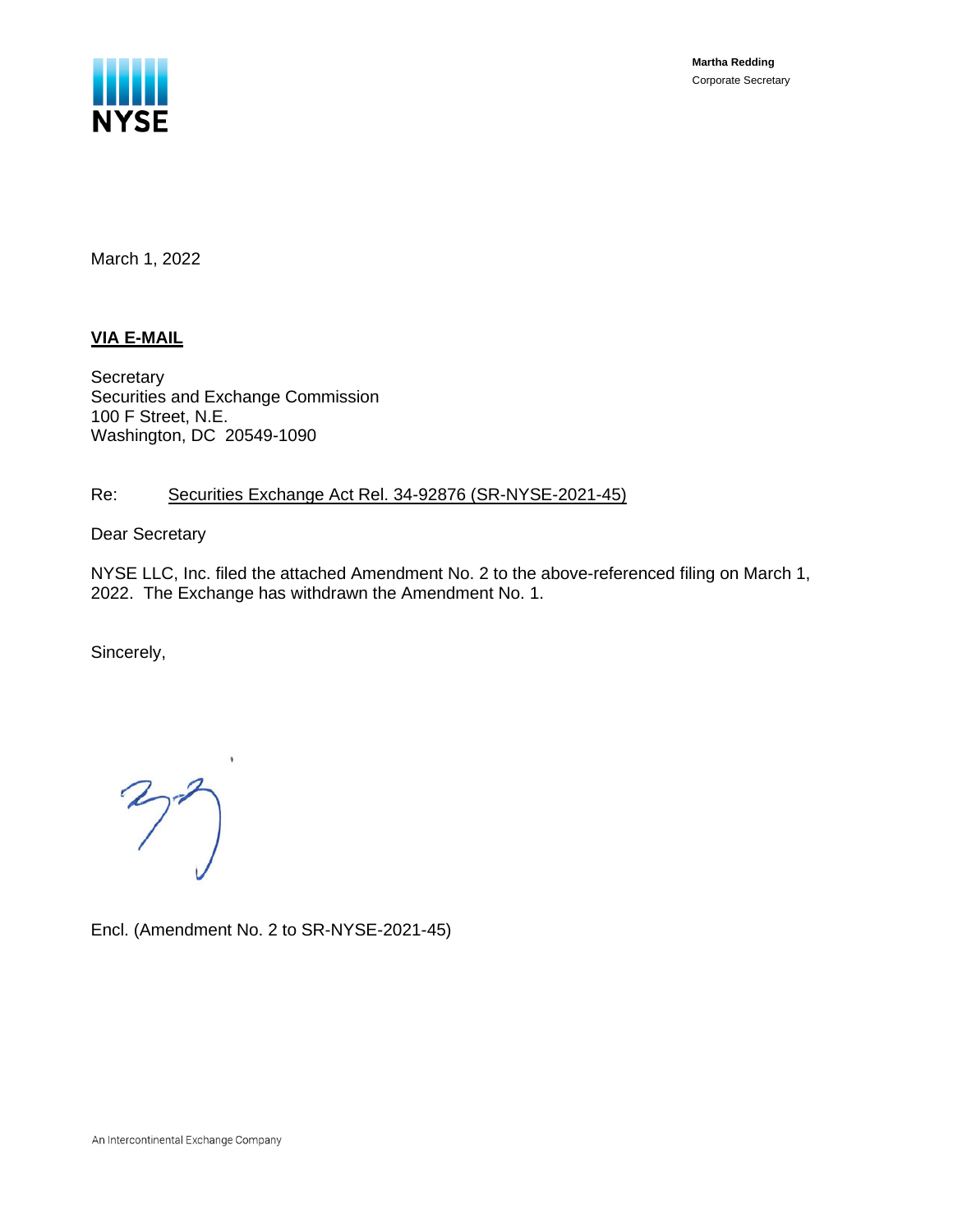#### Required fields are shown with yellow backgrounds and asterisks.

| Page 1 of * 29                                                                                                                                                                                                                                  |                                                                                                                                                                                                      | SECURITIES AND EXCHANGE COMMISSION | WASHINGTON, D.C. 20549<br>Form 19b-4 |                                                                               | File No. * SR 2021<br>-* 45<br>Amendment No. (req. for Amendments *) 2 |  |
|-------------------------------------------------------------------------------------------------------------------------------------------------------------------------------------------------------------------------------------------------|------------------------------------------------------------------------------------------------------------------------------------------------------------------------------------------------------|------------------------------------|--------------------------------------|-------------------------------------------------------------------------------|------------------------------------------------------------------------|--|
|                                                                                                                                                                                                                                                 | Filing by New York Stock Exchange LLC                                                                                                                                                                |                                    |                                      |                                                                               |                                                                        |  |
|                                                                                                                                                                                                                                                 | Pursuant to Rule 19b-4 under the Securities Exchange Act of 1934                                                                                                                                     |                                    |                                      |                                                                               |                                                                        |  |
| Initial *                                                                                                                                                                                                                                       | Amendment*                                                                                                                                                                                           | Withdrawal                         | Section 19(b)(2)*<br>✓               | Section 19(b)(3)(A) *                                                         | Section 19(b)(3)(B) *                                                  |  |
| Pilot                                                                                                                                                                                                                                           | <b>Extension of Time Period for</b><br>Commission Action *                                                                                                                                           | Date Expires*                      |                                      | Rule<br>$19b-4(f)(1)$<br>$19b-4(f)(2)$<br>$19b-4(f)(3)$                       | $19b-4(f)(4)$<br>$19b-4(f)(5)$<br>$19b-4(f)(6)$                        |  |
| Security-Based Swap Submission pursuant to the<br>Notice of proposed change pursuant to the Payment, Clearing, and Settlement Act of 2010<br>Securities Exchange Act of 1934<br>Section 806(e)(2) *<br>Section 806(e)(1) *<br>Section 3C(b)(2)* |                                                                                                                                                                                                      |                                    |                                      |                                                                               |                                                                        |  |
| Exhibit 3 Sent As Paper Document<br>Exhibit 2 Sent As Paper Document                                                                                                                                                                            |                                                                                                                                                                                                      |                                    |                                      |                                                                               |                                                                        |  |
| <b>Description</b>                                                                                                                                                                                                                              | Provide a brief description of the action (limit 250 characters, required when Initial is checked *).                                                                                                |                                    |                                      |                                                                               |                                                                        |  |
| <b>Contact Information</b><br>Provide the name, telephone number, and e-mail address of the person on the staff of the self-regulatory organization<br>prepared to respond to questions and comments on the action.                             |                                                                                                                                                                                                      |                                    |                                      |                                                                               |                                                                        |  |
| First Name*                                                                                                                                                                                                                                     | John                                                                                                                                                                                                 | Last Name * Carey                  |                                      |                                                                               |                                                                        |  |
| Title *                                                                                                                                                                                                                                         | <b>Senior Director</b>                                                                                                                                                                               |                                    |                                      |                                                                               |                                                                        |  |
| E-mail *                                                                                                                                                                                                                                        |                                                                                                                                                                                                      |                                    |                                      |                                                                               |                                                                        |  |
| Telephone *                                                                                                                                                                                                                                     |                                                                                                                                                                                                      | Fax                                |                                      |                                                                               |                                                                        |  |
|                                                                                                                                                                                                                                                 |                                                                                                                                                                                                      |                                    |                                      |                                                                               |                                                                        |  |
| Signature                                                                                                                                                                                                                                       | Pursuant to the requirements of the Securities Exchange of 1934, New York Stock Exchange LLC<br>has duty caused this filing to be signed on its behalf by the undersigned thereunto duty authorized. |                                    |                                      |                                                                               |                                                                        |  |
| Date                                                                                                                                                                                                                                            | 03/01/2022                                                                                                                                                                                           |                                    |                                      | (Title *)                                                                     |                                                                        |  |
| By                                                                                                                                                                                                                                              | Martha Redding                                                                                                                                                                                       |                                    | Corporate Secretary                  |                                                                               |                                                                        |  |
| (Name *)<br>Martha<br>NOTE: Clicking the signature block at right will initiate digitally signing the<br>form. A digital signature is as legally binding as a physical signature, and<br>Redding<br>once signed, this form cannot be changed.   |                                                                                                                                                                                                      |                                    |                                      | Digitally signed by Martha<br>Redding<br>Date: 2022.03.01 13:17:36<br>-05'00' |                                                                        |  |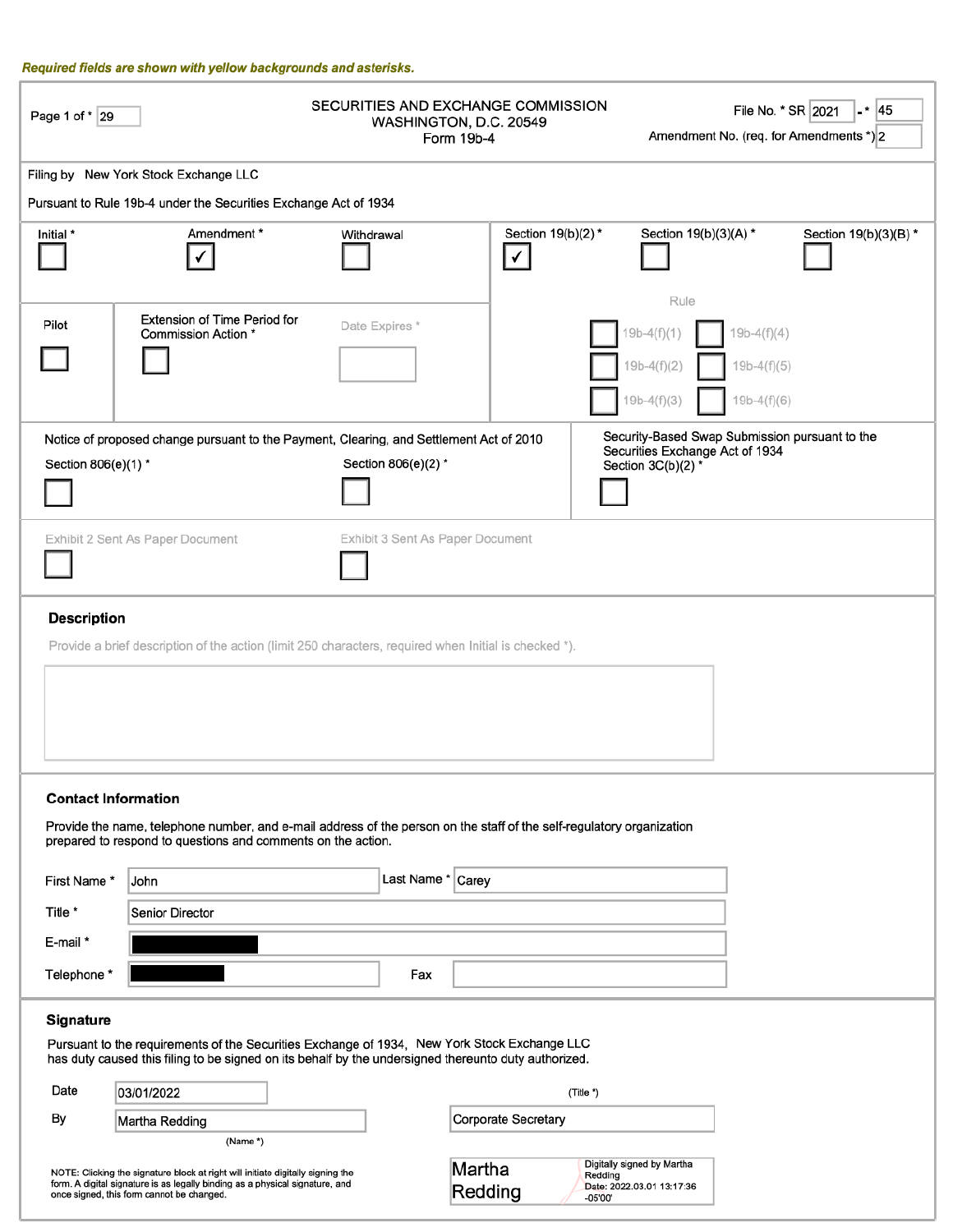ľ

| SECURITIES AND EXCHANGE COMMISSION<br>WASHINGTON, D.C. 20549                      |                                                                                                                                                                                                                                                                                                                                                                |  |  |  |  |  |
|-----------------------------------------------------------------------------------|----------------------------------------------------------------------------------------------------------------------------------------------------------------------------------------------------------------------------------------------------------------------------------------------------------------------------------------------------------------|--|--|--|--|--|
|                                                                                   |                                                                                                                                                                                                                                                                                                                                                                |  |  |  |  |  |
|                                                                                   | For complete Form 19b-4 instructions please refer to the EFFS website.                                                                                                                                                                                                                                                                                         |  |  |  |  |  |
| Form 19b-4 Information *<br>Remove<br>Add<br>View                                 | The self-regulatory organization must provide all required information, presented in a clear and comprehensible<br>manner, to enable the public to provide meaningful comment on the proposal and for the Commission to determine<br>whether the proposal is consistent with the Act and applicable rules and regulations under the Act.                       |  |  |  |  |  |
| subscription warrants filing A.2 jc.docx                                          |                                                                                                                                                                                                                                                                                                                                                                |  |  |  |  |  |
|                                                                                   |                                                                                                                                                                                                                                                                                                                                                                |  |  |  |  |  |
|                                                                                   |                                                                                                                                                                                                                                                                                                                                                                |  |  |  |  |  |
| <b>Exhibit 1 - Notice of Proposed Rule</b><br>Change*                             | The Notice section of this Form 19b-4 must comply with the guidelines for publication in the Federal Register as<br>well as any requirements for electronic filing as published by the Commission (if applicable). The Office of the<br>Federal Register (OFR) offers guidance on Federal Register publication requirements in the Federal Register            |  |  |  |  |  |
| View<br>Add<br>Remove                                                             | Document Drafting Handbook, October 1998 Revision. For example, all references to the federal securities laws                                                                                                                                                                                                                                                  |  |  |  |  |  |
| subscription warrants ex 1 A.2 jc.docx                                            | must include the corresponding cite to the United States Code in a footnote. All references to SEC rules must<br>include the corresponding cite to the Code of Federal Regulations in a footnote. All references to Securities                                                                                                                                 |  |  |  |  |  |
|                                                                                   | Exchange Act Releases must include the release number, release date, Federal Register cite, Federal Register<br>date, and corresponding file number (e.g., SR-[SRO]-xx-xx). A material failure to comply with these guidelines will<br>result in the proposed rule change being deemed not properly filed. See also Rule 0-3 under the Act (17 CFR<br>240.0-3) |  |  |  |  |  |
|                                                                                   |                                                                                                                                                                                                                                                                                                                                                                |  |  |  |  |  |
| Exhibit 1A - Notice of Proposed<br>Rule Change, Security-Based Swap               | The Notice section of this Form 19b-4 must comply with the guidelines for publication in the Federal Register as<br>well as any requirements for electronic filing as published by the Commission (if applicable). The Office of the                                                                                                                           |  |  |  |  |  |
| Submission, or Advanced Notice<br>by Clearing Agencies *                          | Federal Register (OFR) offers guidance on Federal Register publication requirements in the Federal Register<br>Document Drafting Handbook, October 1998 Revision. For example, all references to the federal securities laws                                                                                                                                   |  |  |  |  |  |
|                                                                                   | must include the corresponding cite to the United States Code in a footnote. All references to SEC rules must                                                                                                                                                                                                                                                  |  |  |  |  |  |
| Add<br>Remove<br>View                                                             | include the corresponding cite to the Code of Federal Regulations in a footnote. All references to Securities<br>Exchange Act Releases must include the release number, release date, Federal Register cite, Federal Register                                                                                                                                  |  |  |  |  |  |
|                                                                                   | date, and corresponding file number (e.g., SR-[SRO]-xx-xx). A material failure to comply with these guidelines will<br>result in the proposed rule change being deemed not properly filed. See also Rule 0-3 under the Act (17 CFR<br>240.0-3)                                                                                                                 |  |  |  |  |  |
| Exhibit 2- Notices, Written Comments,<br><b>Transcripts, Other Communications</b> | Copies of notices, written comments, transcripts, other communications. If such documents cannot be filed<br>electronically in accordance with Instruction F, they shall be filed in accordance with Instruction G.                                                                                                                                            |  |  |  |  |  |
| Add<br>View<br>Remove                                                             |                                                                                                                                                                                                                                                                                                                                                                |  |  |  |  |  |
|                                                                                   |                                                                                                                                                                                                                                                                                                                                                                |  |  |  |  |  |
|                                                                                   | Exhibit Sent As Paper Document                                                                                                                                                                                                                                                                                                                                 |  |  |  |  |  |
|                                                                                   | Copies of any form, report, or questionnaire that the self-regulatory organization proposes to use to help                                                                                                                                                                                                                                                     |  |  |  |  |  |
| Exhibit 3 - Form, Report, or<br>Questionnaire                                     | implement or operate the proposed rule change, or that is referred to by the proposed rule change.                                                                                                                                                                                                                                                             |  |  |  |  |  |
| Add<br>Remove<br>View                                                             |                                                                                                                                                                                                                                                                                                                                                                |  |  |  |  |  |
|                                                                                   |                                                                                                                                                                                                                                                                                                                                                                |  |  |  |  |  |
|                                                                                   | Exhibit Sent As Paper Document                                                                                                                                                                                                                                                                                                                                 |  |  |  |  |  |
| <b>Exhibit 4 - Marked Copies</b>                                                  | The full text shall be marked, in any convenient manner, to indicate additions to and deletions from the                                                                                                                                                                                                                                                       |  |  |  |  |  |
| View<br>Add<br>Remove                                                             | immediately preceding filing. The purpose of Exhibit 4 is to permit the staff to identify immediately the changes<br>made from the text of the rule with which it has been working.                                                                                                                                                                            |  |  |  |  |  |
| subscription warrants ex 4 A.2 jc.docx                                            |                                                                                                                                                                                                                                                                                                                                                                |  |  |  |  |  |
|                                                                                   |                                                                                                                                                                                                                                                                                                                                                                |  |  |  |  |  |
|                                                                                   |                                                                                                                                                                                                                                                                                                                                                                |  |  |  |  |  |
| <b>Exhibit 5 - Proposed Rule Text</b>                                             | The self-regulatory organization may choose to attach as Exhibit 5 proposed changes to rule text in place of<br>providing it in Item I and which may otherwise be more easily readable if provided separately from Form 19b-4.                                                                                                                                 |  |  |  |  |  |
| Add<br>Remove<br>View                                                             | Exhibit 5 shall be considered part of the proposed rule change                                                                                                                                                                                                                                                                                                 |  |  |  |  |  |
| subscription warrants ex 5 A.2 jc.docx                                            |                                                                                                                                                                                                                                                                                                                                                                |  |  |  |  |  |
| <b>Partial Amendment</b>                                                          | If the self-regulatory organization is amending only part of the text of a lengthy proposed rule change, it may, with                                                                                                                                                                                                                                          |  |  |  |  |  |
|                                                                                   | the Commission's permission, file only those portions of the text of the proposed rule change in which changes are<br>being made if the filing (i.e. partial amendment) is clearly understandable on its face. Such partial amendment shall                                                                                                                    |  |  |  |  |  |
| View<br>Add<br>Remove                                                             | be clearly identified and marked to show deletions and additions.                                                                                                                                                                                                                                                                                              |  |  |  |  |  |
|                                                                                   |                                                                                                                                                                                                                                                                                                                                                                |  |  |  |  |  |
|                                                                                   |                                                                                                                                                                                                                                                                                                                                                                |  |  |  |  |  |
|                                                                                   |                                                                                                                                                                                                                                                                                                                                                                |  |  |  |  |  |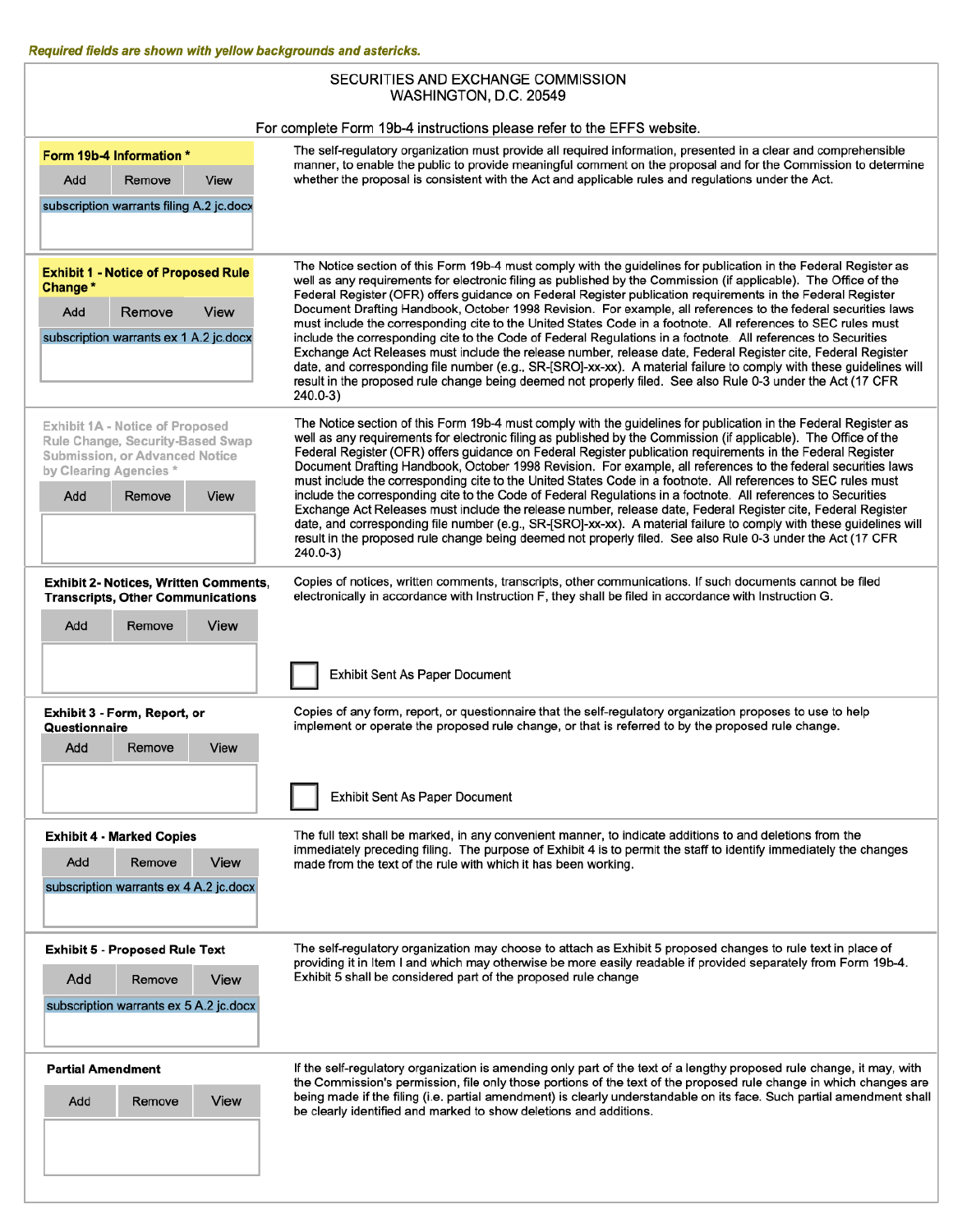## 1. Text of the Proposed Rule Change

(a) Pursuant to the provisions of Section  $19(b)(1)$  of the Securities Exchange Act of 1934 (the "Act")<sup>1</sup> and Rule 19b-4 thereunder,<sup>2</sup> New York Stock Exchange LLC (the "NYSE" or the "Exchange") proposes to amend the NYSE Listed Company Manual ("Manual") to adopt a new listing standard for the listing of Subscription Warrants.

The text of the proposed rule change is set forth in Exhibit 5 attached hereto.

- (b) The Exchange does not believe that the proposed rule change would have any direct effect, or any significant indirect effect, on any other Exchange rule in effect at the time of this filing.
- (c) Not applicable.

## 2. Procedures of the Self-Regulatory Organization

Senior management has approved the proposed rule change pursuant to authority delegated to it by the Board of the Exchange. No further action is required under the Exchange's governing documents. Therefore, the Exchange's internal procedures with respect to the proposed rule change are complete.

The person on the Exchange staff prepared to respond to questions and comments on the proposed rule change is:

> John Carey Senior Director NYSE Group, Inc. (212) 656-5640

- 3. Self-Regulatory Organization's Statement of the Purpose of, and Statutory Basis for, the Proposed Rule Change
	- (a) Purpose

Amendment No. 2 to SR-NYSE-2021-45

The Exchange has previously filed a proposed rule change to permit the listing of Subscription Warrants.<sup>3</sup> Amendment No. 2 to SR-NYSE-2021-45 proposes to:

3 See SR-NYSE-2021-45. On February 17, 2022, the NYSE submitted Amendment No. 1, which was subsequently withdrawn.

<sup>1</sup> 15 U.S.C. 78s(b)(1).

<sup>2</sup> 17 CFR 240.19b-4.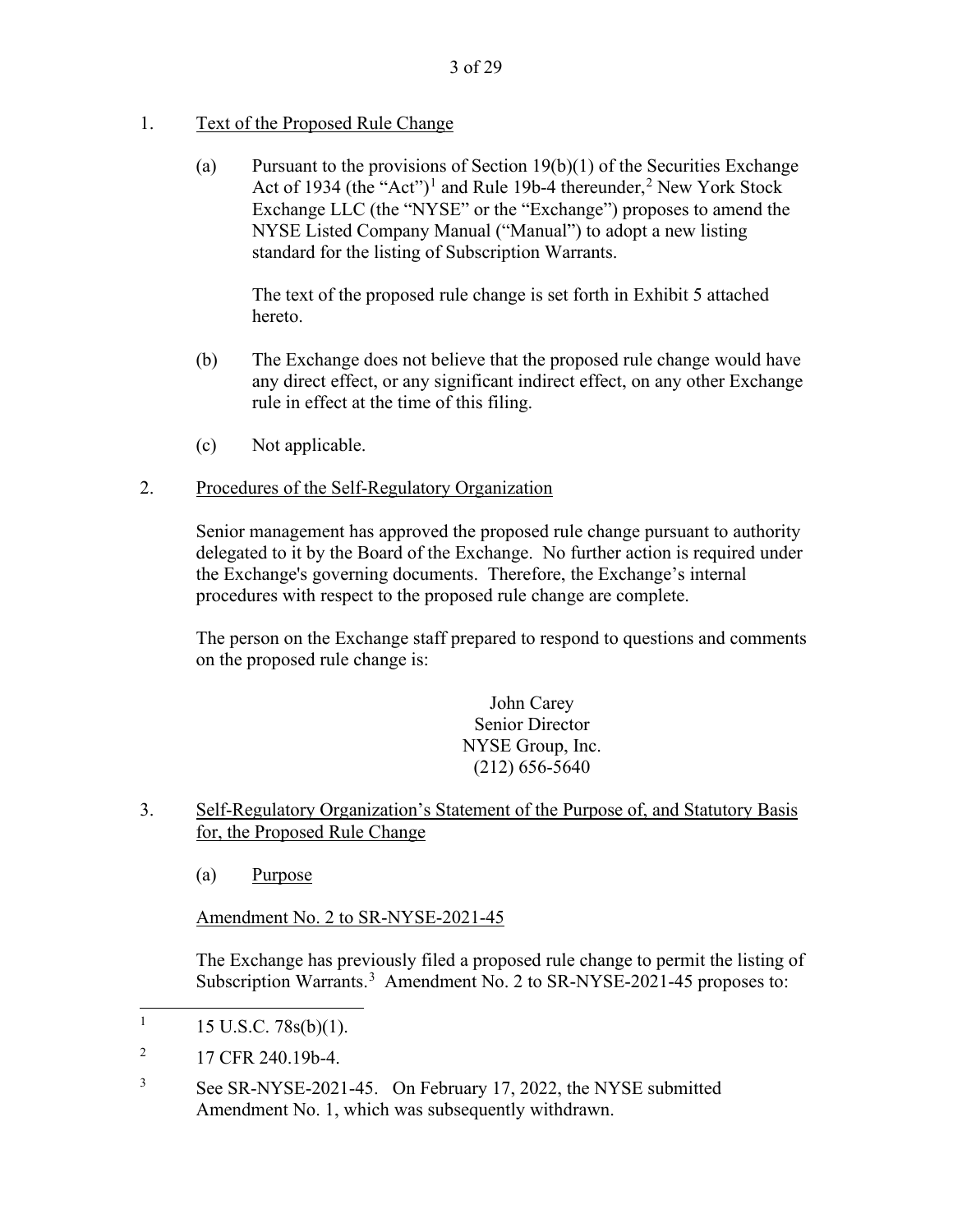- provide that Subscription Warrants with respect to which the exercise price is tendered after execution of an Acquisition Agreement will not actually be exercised until consummation of the company's business combination;
- state that the Subscription Warrants must provide for a period of at least 20 business days after effectiveness of such post-effective amendment or new registration statement during which holders may elect to exercise Subscription Warrants effective upon closing of the Acquisition, which period may expire prior to the date of consummation of the Acquisition. The terms of the Subscription Warrants must not in any other way limit the ability of holders to exercise such Subscription Warrants in full;
- specify that Subscription Warrants must be issued for no consideration to the securityholders of a previously existing company;
- increase from 1.1 million to 20 million the number of publicly-held Subscription Warrants that must be outstanding at the time of initial listing;
- state that a Subscription Warrant may provide by its terms that the issuer may (1) determine, at issuance, that each Subscription Warrant may be exercisable for a specified number of shares greater than one share; and (2) determine, at the time it enters into an Acquisition Agreement, that the exercise price per share may be increased above the exercise price specified at the time of original issuance;
- provide that the Subscription Warrants must have an opening trading price on the first day of listing of at least \$1.00 per Subscription Warrant;
- provide that the Subscription Warrants may not be tendered for exercise into common stock of a company until after such company has complied with all requirements of the federal securities laws with respect to such exercise, including, as appropriate, the filing and effectiveness of a posteffective amendment to the registration statement filed in connection with the original distribution of the Subscription Warrants or the filing and effectiveness of a new registration statement in connection with the exercise of such Subscription Warrants;
- state that the shares will be issued to the tendering holders of Subscription Warrants and the proceeds released to the issuer by the independent custodian at the time of closing of the Acquisition;
- state that the independent custodian will promptly return the funds tendered in payment of the exercise price of Subscription Warrants to the tendering holders (A) upon termination of the Acquisition Agreement; or (B) if the Acquisition does not close within twelve months from the date of entry into the definitive agreement with respect to the Acquisition or such earlier time as is specified in the operative agreements;
- increase the continued listing requirement with respect to the number of publicly-held Subscription Warrants from 100,000 to five million; and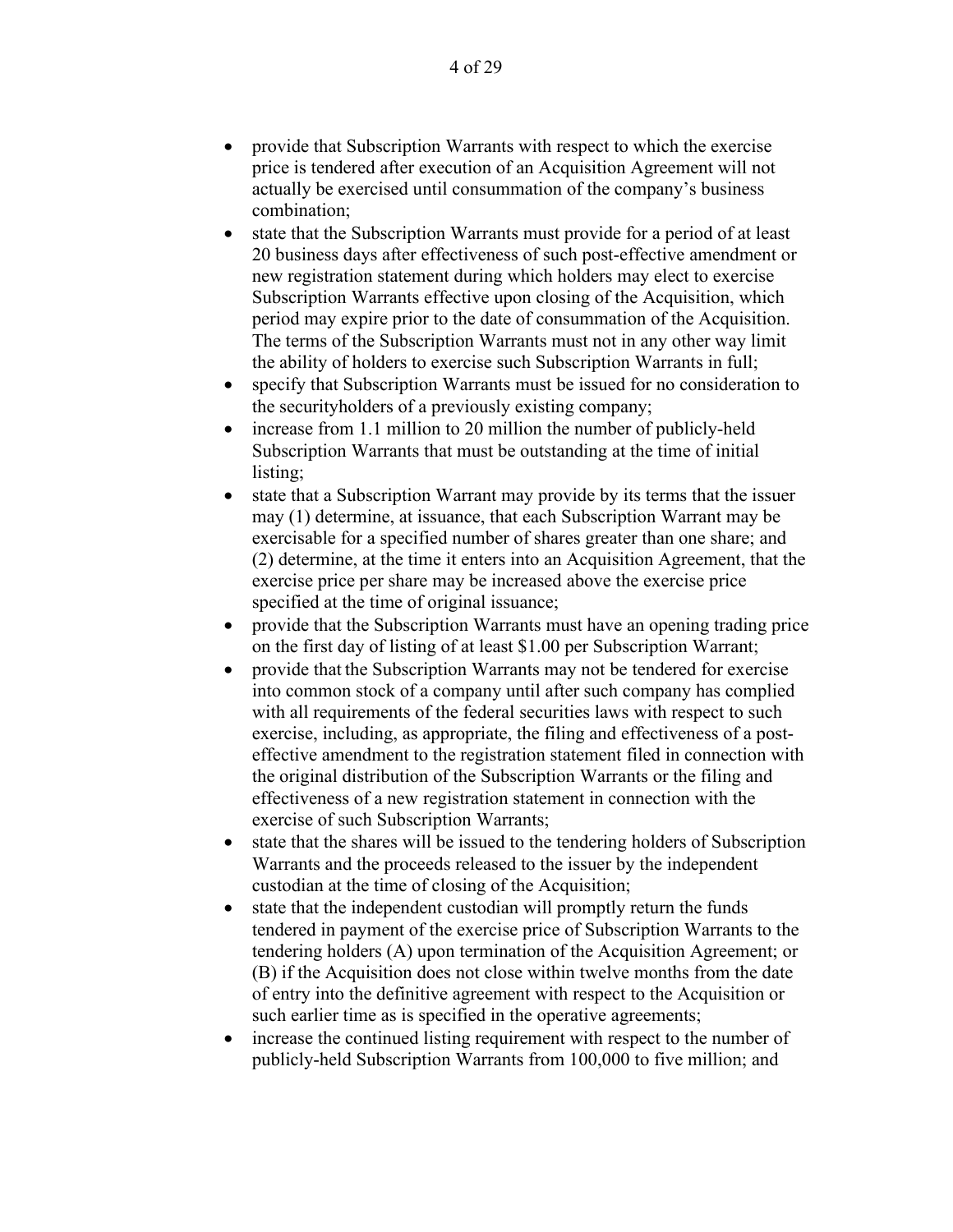• provide for the commencement of immediate suspension and delisting procedures when the average trading price of the Subscription Warrants is less than \$0.25 over 30 consecutive trading days

This Amendment No. 2 to SR-NYSE-2021-45 replaces SR-NYSE-2021-45 as originally filed and supersedes such filing in its entirety.

#### Subscription Warrants

The Exchange proposes to adopt a new subsection of Section 102 of the Manual (to be designated Section 102.09) to permit the listing of Subscription Warrants. For purposes of proposed Section 102.09 a Subscription Warrant is a warrant issued by a company organized solely for the purpose of identifying an acquisition target and is exercisable into the common stock of such company only upon consummation of such acquisition.

#### Initial Listing Standards for Subscription Warrants

The Exchange will list Subscription Warrants subject to the following requirements:

> (i) The issuer of the Subscription Warrants must be a company formed solely for the purpose of issuing the Subscription Warrants and consummating the acquisition of one or more operating businesses or assets with a value (calculated at the time of entry into the acquisition agreement) equal to at least 80% of the aggregate exercise price of the Subscription Warrants (an "Acquisition"). The Subscription Warrants must be issued for no consideration to the securityholders of another previously existing company.

(ii) For a transaction to qualify as an Acquisition, the resultant entity must qualify for initial listing on the Exchange and the acquisition agreement must provide that the transaction will be consummated only if the resultant entity will be listed on the Exchange or another national securities exchange.

(iii) At the time of initial listing, the Subscription Warrants must: (A) have an aggregate exercise price of at least \$250 million; (B) have at least 20 million publicly held Subscription Warrants outstanding, with an aggregate exercise price of at least \$200 million; (C) have at least 400 holders of round lots; (D) have an exercise price per share of common stock of at least \$10.00; (E) have an opening trading price on the first day of listing of at least \$1.00 per Subscription Warrant; and (F) expire in no more than 10 years. For purposes of proposed Section 102.09, public holders of Subscription Warrants do not include those held by directors, officers, or their immediate families and other concentrated holdings of 10 percent.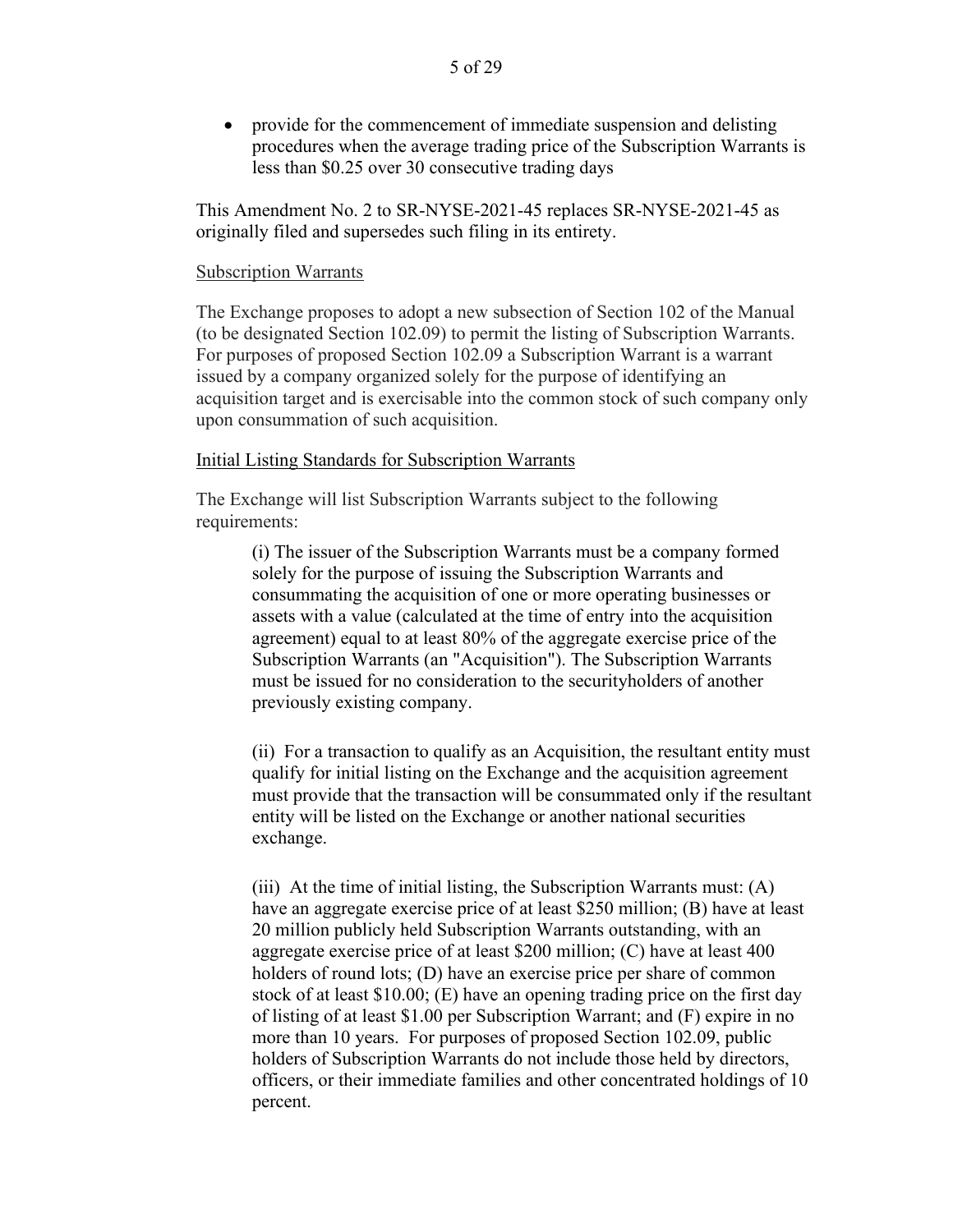(iv) A Subscription Warrant may provide by its terms that the issuer may (1) determine, at issuance, that each Subscription Warrant may be exercisable for a specified number of shares greater than one share; and (2) determine, at the time it enters into an Acquisition Agreement, that the exercise price per share may be increased above the exercise price specified at the time of original issuance of such Subscription Warrants.

(v) The distribution of the Subscription Warrants and the issuance of the common stock of the issuer upon exercise of the Subscription Warrants must both be registered under the Securities Act.

(vi) The Subscription Warrants may not be tendered for exercise into common stock of a company until after such company has (A) entered into a binding agreement with respect to the Acquisition; and (B) complied with all requirements of the federal securities laws with respect to such exercise, including, as appropriate, the filing and effectiveness of a posteffective amendment to the registration statement filed in connection with the original distribution of the Subscription Warrants or the filing and effectiveness of a new registration statement in connection with the exercise of such Subscription Warrants.

(vii) Subscription Warrants must provide for a period of at least 20 business days after effectiveness of such post-effective amendment or new registration statement during which holders may elect to exercise Subscription Warrants effective upon closing of the Acquisition, which period may expire prior to the date of consummation of the Acquisition. The terms of the Subscription Warrants must not in any other way limit the ability of holders to exercise such Subscription Warrants in full.

(viii) The proceeds of the exercise of the Subscription Warrants will be held in an interest-bearing custody account controlled by an independent custodian, pending the closing of such Acquisition. The shares will be issued to the tendering holders of Subscription Warrants and the proceeds released to the issuer by the independent custodian at the time of closing of the Acquisition.

(ix) The independent custodian will promptly return the funds tendered in payment of the exercise price of Subscription Warrants to the tendering holders: (A) upon termination of the Acquisition Agreement; or (B) if the Acquisition does not close within twelve months of entry into the definitive agreement with respect to the Acquisition, or such earlier time as is specified in the operative agreements. Such holders will receive cash payments equal to their proportional share of the funds in the custody account, including any interest earned on those funds.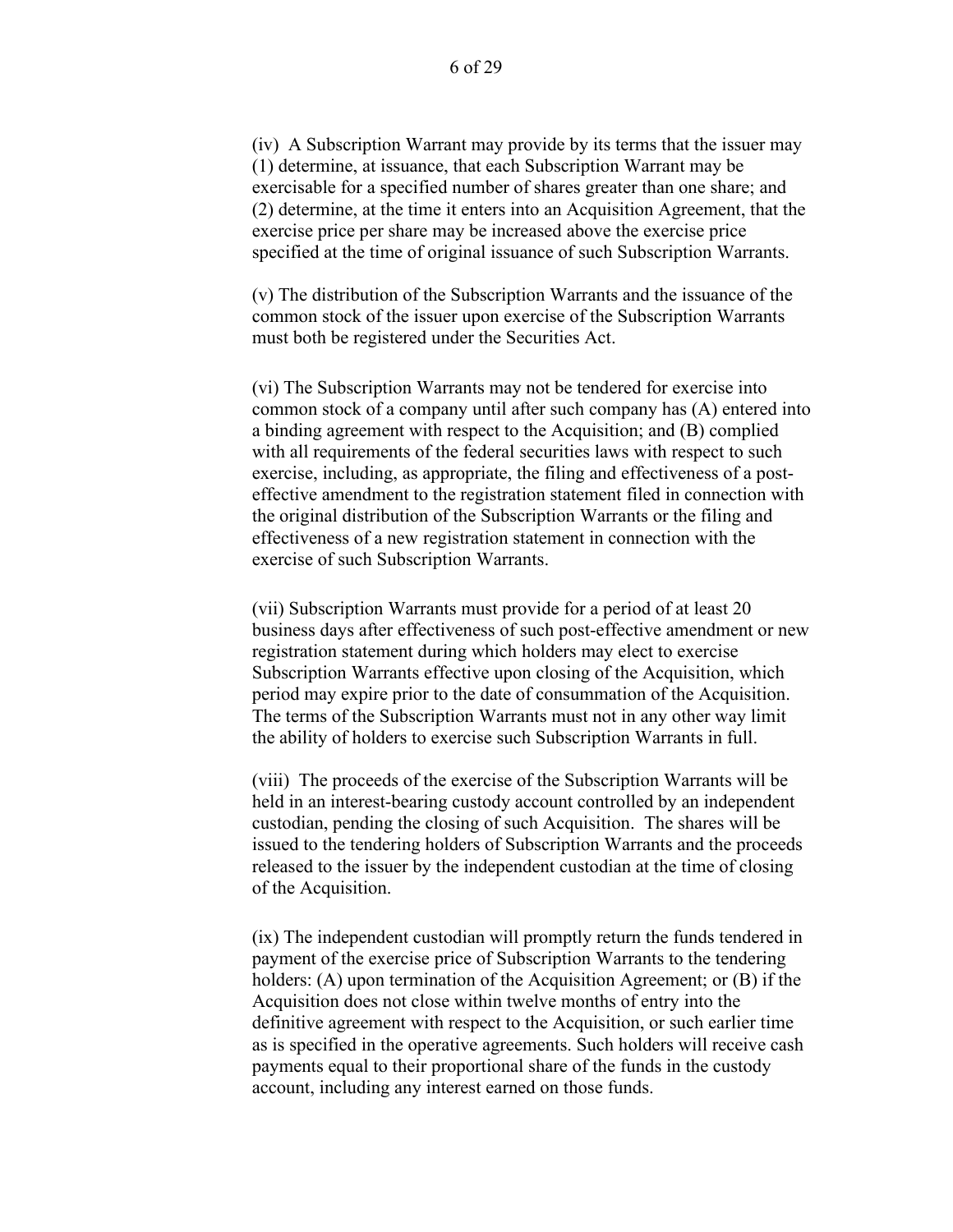(x) The issuer of the Subscription Warrants will be subject to the same corporate governance requirements under Section 303A hereof as an issuer of listed common stock.

(xi) The Acquisition must be approved by a majority of the independent directors of the issuer of the Subscription Warrants.

# Continued Listing Standards for Subscription Warrants

The Exchange will immediately initiate suspension and delisting procedures of an issuer's Subscription Warrants if:

- the number of publicly-held Subscription Warrants is fewer than five million;
- the number of public holders of such Subscription Warrants is fewer than 100;
- the total market capitalization of such Subscription Warrants is below \$15 million over 30 consecutive trading days; or
- the average trading price of the Subscription Warrants is less than \$0.25 over 30 consecutive trading days.

For purposes of the foregoing, public holders of Subscription Warrants do not include those held by directors, officers, or their immediate families and other concentrated holdings of 10 percent.

An issuer of Subscription Warrants will not be eligible to follow the procedures outlined in Sections 802.02 and 802.03 with respect to the criteria set forth above and any such security will be subject to delisting procedures as set forth in Section 804.00.

# (b) Statutory Basis

The Exchange believes that the proposed rule change is consistent with Section  $6(b)(5)$  of the Act,<sup>4</sup> in that it is designed to promote just and equitable principles of trade, to foster cooperation and coordination with persons engaged in regulating, clearing, settling, processing information with respect to, and facilitating transactions in securities, to remove impediments to and perfect the mechanism of a free and open market and a national market system, and, in general, to protect investors and the public interest, and is not designed to permit unfair discrimination between customers, issuers, brokers, or dealers.

The proposed rule change is designed to perfect the mechanism of a free and open market and, in general, to protect investors and the public interest in that it will

 $4 \qquad 15 \text{ U.S.C. } 78 \text{ f(b)}(5).$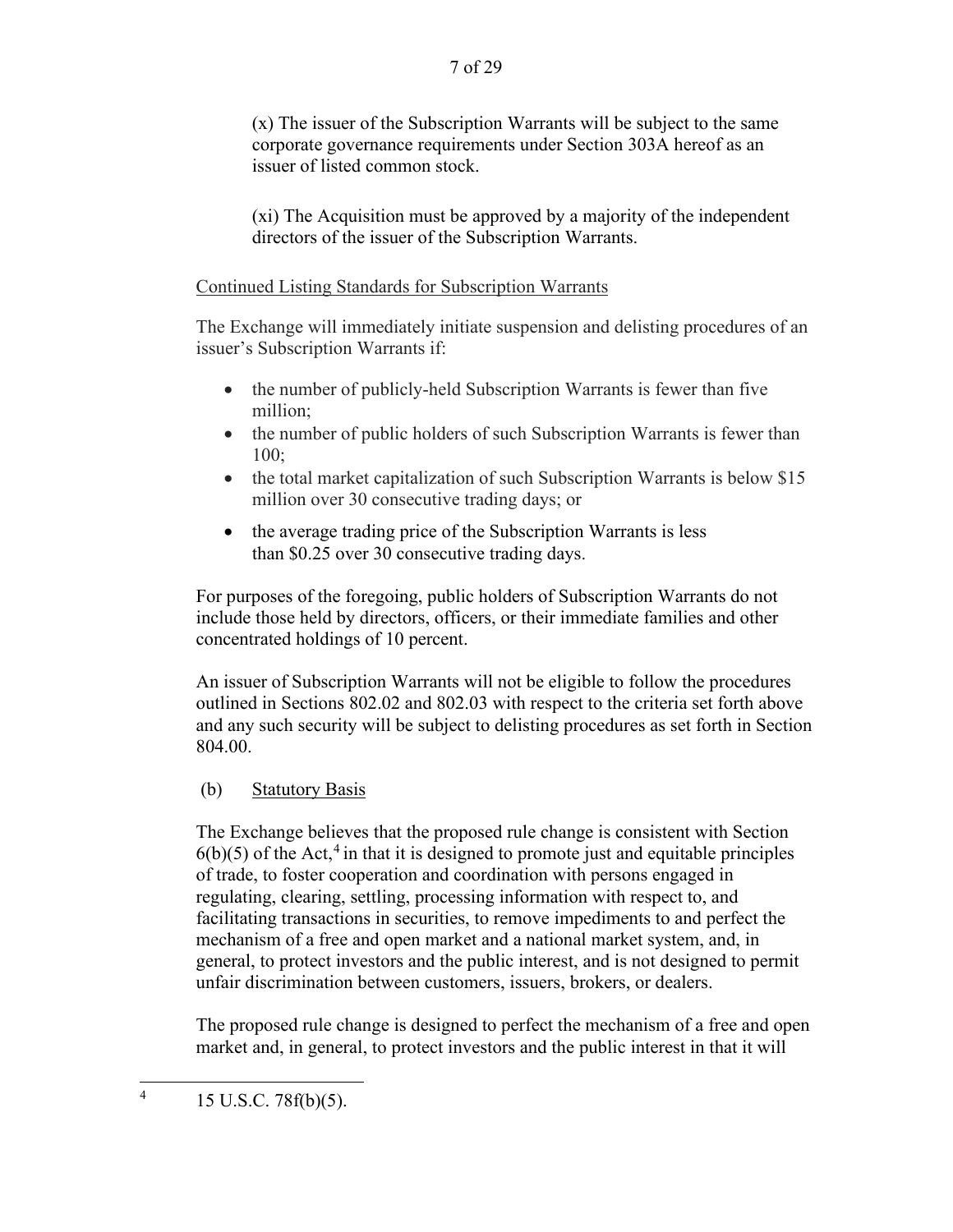facilitate the listing and trading of an additional type of security that will, in turn, enhance competition among market participants, to the benefit of investors and the marketplace.

Furthermore, the Exchange believes that the proposed listing standard is consistent with Section 6(b)(5) of the Act in that it contains requirements in relation to the listing of Subscription Warrants that provide adequate protections for investors and the public interest. In particular, the Exchange believes that the proposed rule provides important investor protections including, but not limited to, providing that: (1) the issuer cannot accept Subscription Warrants for exercise until it has entered into a definitive Acquisition Agreement and filed and obtained effectiveness of a registration statement with respect to such exercise; (2) cash tendered by Subscription Warrant holders in payment of the exercise price will be held in an interest-bearing account controlled by an independent custodian pending closing of the Acquisition; and (3) if the Acquisition is terminated or does not close within 12 months of the date of the Acquisition Agreement, the tendering holders will receive a distribution of their pro rata share of the funds in the custody account.

The Exchange also believes that the proposed quantitative standards for Subscription Warrants are adequate to protect the interests of investors and the public interest. The Exchange notes that the proposed requirements that the Subscription Warrants at the time of initial listing must have an aggregate exercise price of at least \$250 million and that there be publicly-held Subscription Warrants with an aggregate exercise price of at least \$200 million significantly exceeds the listing requirements for SPACs set forth in Section 102.06 of the Manual, which requires a SPAC to have an aggregate market value of \$100 million and a market value of publicly-held shares of \$80 million.

The Exchange believes that its existing surveillance procedures are adequate to enable it to detect manipulative trading practices with respect to Subscription Warrants. The Exchange notes that the NYSE and other self-regulatory organizations have extensive experience in conducting surveillance of the trading in securities whose value, like that of Subscription Warrants, is substantially dependent on the issuer's future acquisition of a yet-to-be-identified operating asset. Such similar securities include the common stock and warrants of listed special purpose acquisition companies ("SPACs") and options on listed SPAC common stocks. The Exchange also believes that the extensive experience that exists in the trading of these kinds of securities provides evidence that market participants are generally able to arrive at market prices for such securities without excessive volatility and that this experience provides a reasonable basis for understanding how Subscription Warrants are likely to trade.

### 4. Self-Regulatory Organization's Statement on Burden on Competition

The Exchange does not believe that the proposed rule change will impose any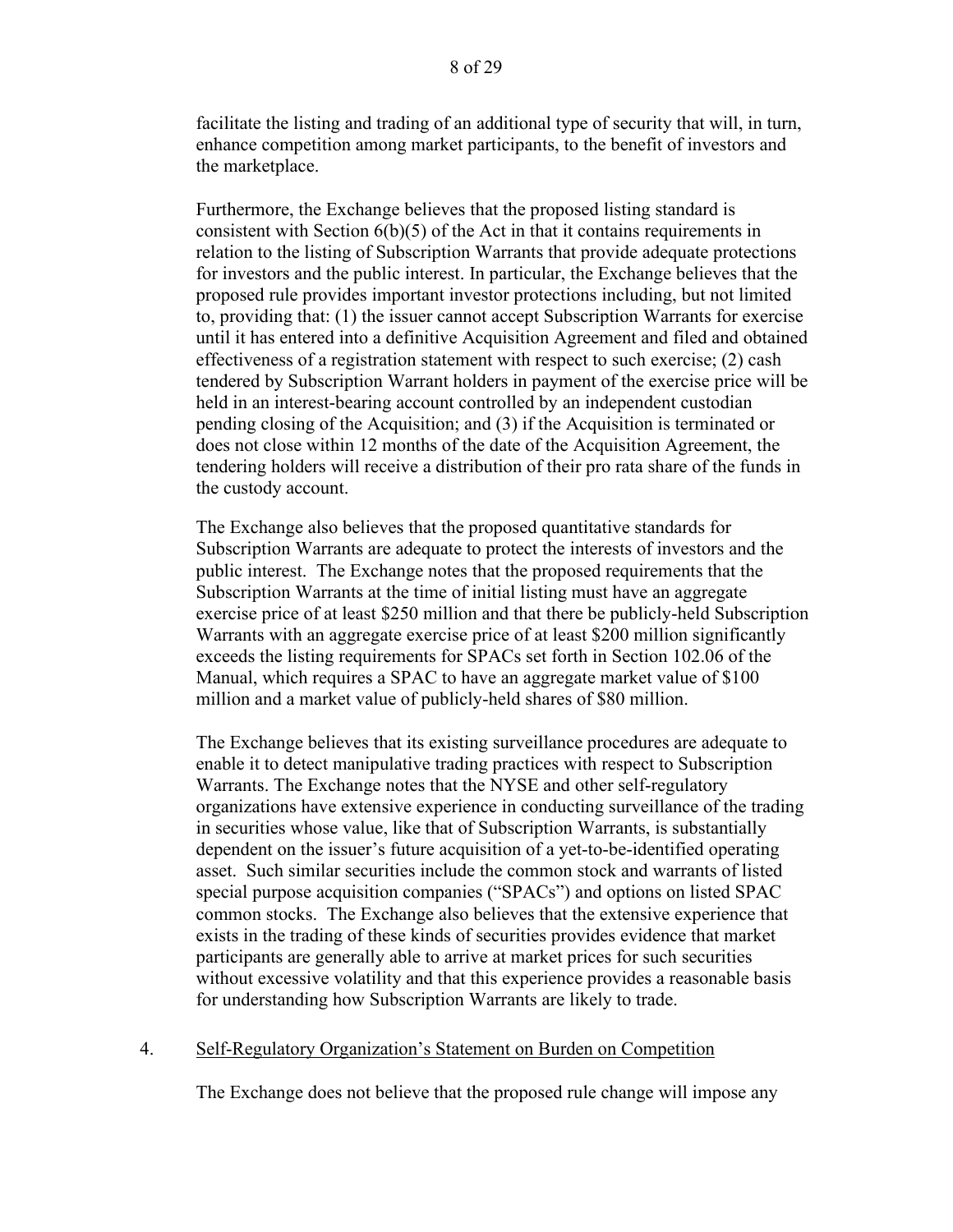burden on competition not necessary or appropriate in furtherance of the purposes of the Act. The proposed rule would be available in a non-discriminatory way to any company satisfying its requirements, as well as all other applicable NYSE listing requirements. In addition, the proposed rule change does not impose any burden on the competition with other listing exchanges; any competing exchange could similarly adopt rules to allow the listing of Subscription Warrants.

5. Self-Regulatory Organization's Statement on Comments on the Proposed Rule Change Received from Members, Participants or Others

The Exchange has neither solicited nor received written comments on the proposed rule change.

6. Extension of Time Period for Commission Action

 The Exchange does not consent at this time to an extension of any time period for Commission action.

7. Basis for Summary Effectiveness Pursuant to Section 19(b)(3) or for Accelerated Effectiveness Pursuant to Section 19(b)(2)

Not applicable.

8. Proposed Rule Change Based on Rules of Another Self-Regulatory Organization or of the Commission

Not applicable.

9. Security-Based Swap Submissions Filed Pursuant to Section 3C of the Act

Not applicable.

10. Advance Notices Filed Pursuant to Section 806(e) of the Payment, Clearing and Settlement Supervision Act

Not applicable.

11. Exhibits

Exhibit 1 – Form of Notice of Proposed Rule Change for Federal Register

Exhibit 4 – Marked Copy of Text of the Proposed Rule Change

Exhibit 5 – Proposed Rule Text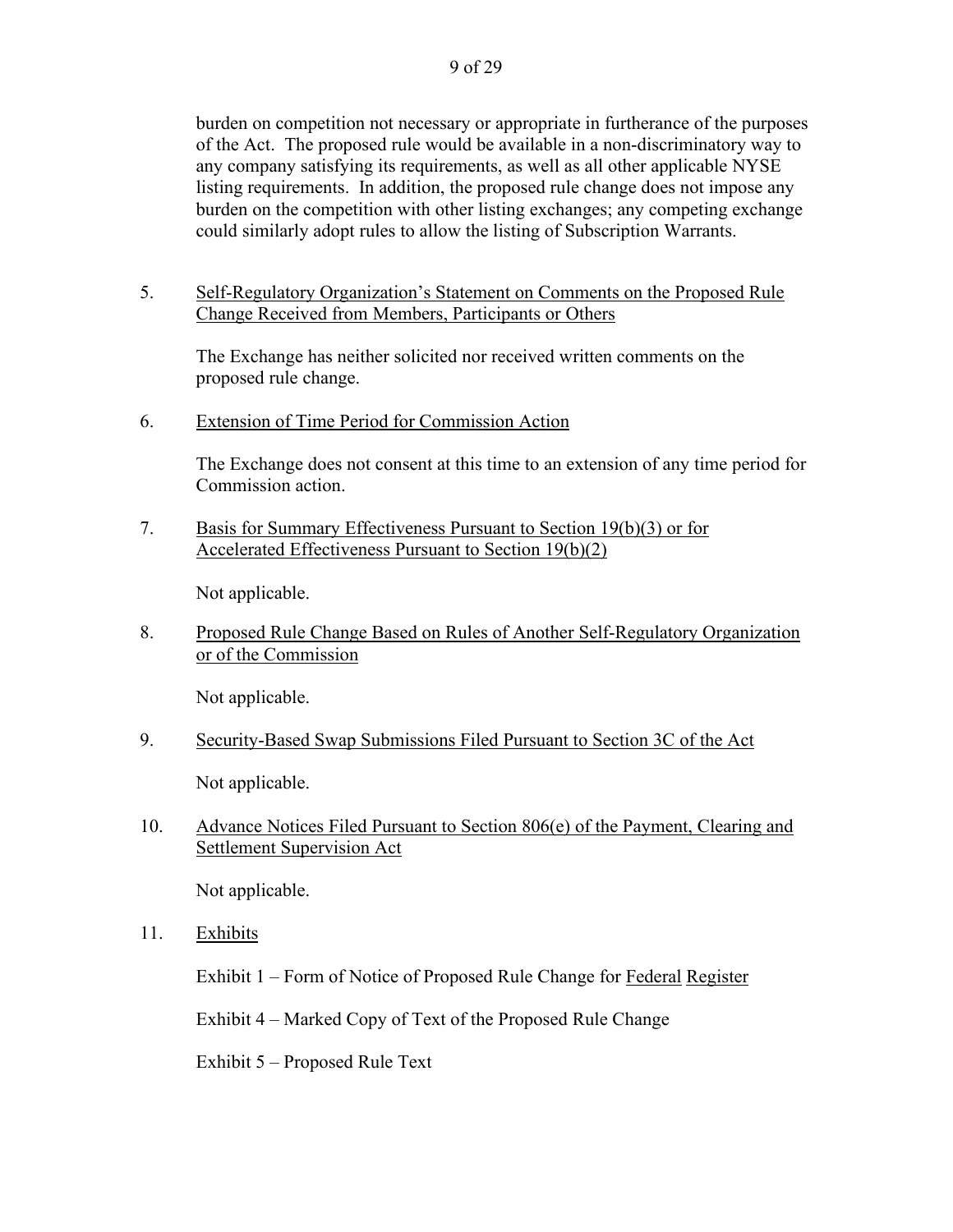### 10 of 29

## EXHIBIT 1

## SECURITIES AND EXCHANGE COMMISSION (Release No. 34- ; File No. SR-NYSE-2021-45, Amendment No. 2)

[Date]

Self-Regulatory Organizations; New York Stock Exchange LLC; Notice of Filing of Proposed Rule Change to Amend the NYSE Listed Company Manual to Adopt a New Listing Standard for the Listing of Subscription Warrants

Pursuant to Section  $19(b)(1)^1$  of the Securities Exchange Act of 1934 (the "Act")<sup>2</sup> and Rule 19b-4 thereunder,<sup>3</sup> notice is hereby given that, on March 1, 2022, New York Stock Exchange LLC ("NYSE" or the "Exchange") filed with the Securities and Exchange Commission (the "Commission") the proposed rule change as described in Items I, II, and III below, which Items have been prepared by the self-regulatory organization. The Commission is publishing this notice to solicit comments on the proposed rule change from interested persons.

# I. Self-Regulatory Organization's Statement of the Terms of Substance of the Proposed Rule Change

The Exchange proposes to amend the NYSE Listed Company Manual ("Manual")

to adopt a new listing standard for the listing of Subscription Warrants. The proposed

rule change is available on the Exchange's website at www.nyse.com, at the principal

office of the Exchange, and at the Commission's Public Reference Room.

II. Self-Regulatory Organization's Statement of the Purpose of, and Statutory Basis for, the Proposed Rule Change

In its filing with the Commission, the self-regulatory organization included

<sup>1</sup> 15 U.S.C. 78s(b)(1).

<sup>2</sup> 15 U.S.C. 78a.

<sup>3</sup> 17 CFR 240.19b-4.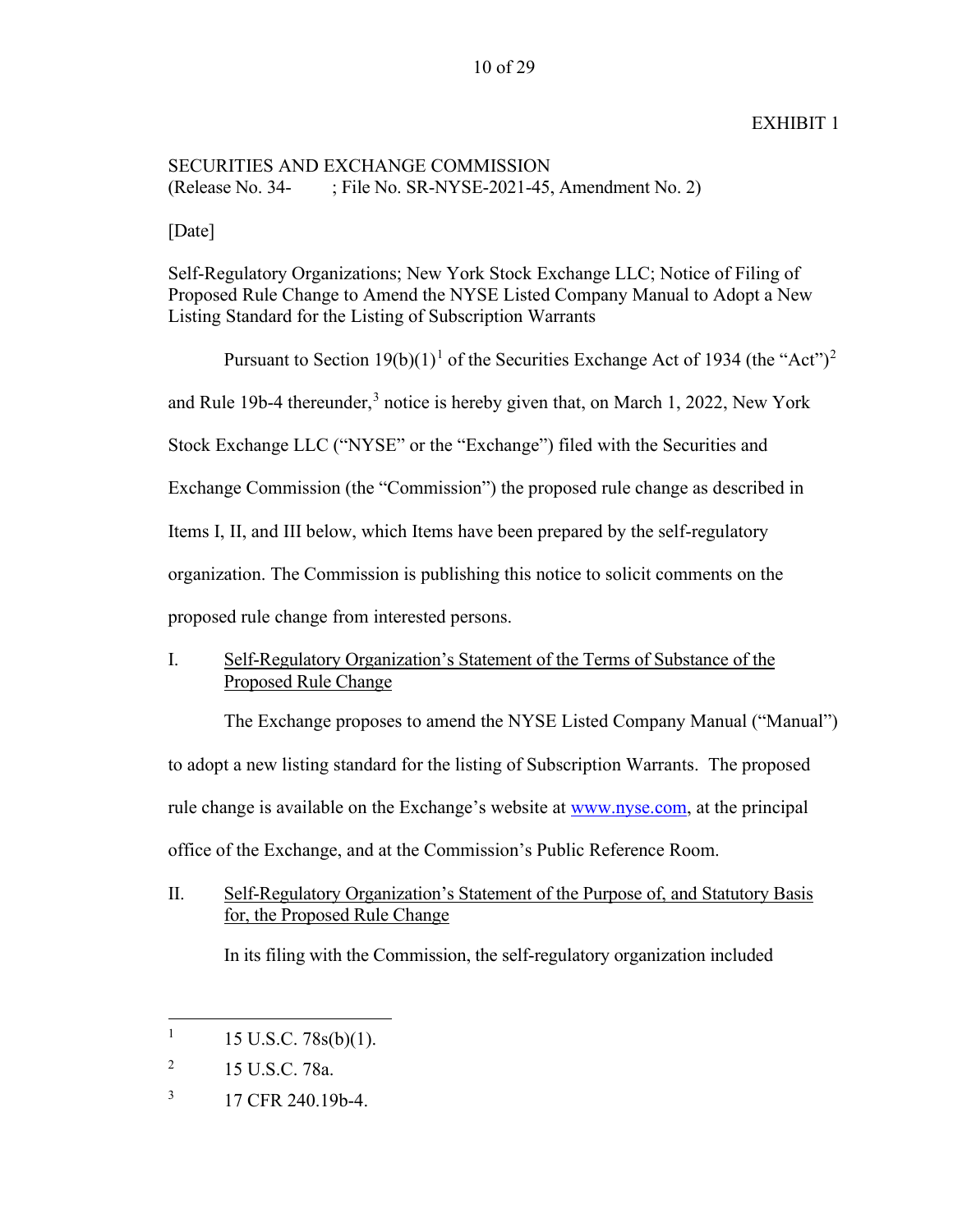statements concerning the purpose of, and basis for, the proposed rule change and discussed any comments it received on the proposed rule change. The text of those statements may be examined at the places specified in Item IV below. The Exchange has prepared summaries, set forth in sections A, B, and C below, of the most significant parts of such statements.

## A. Self-Regulatory Organization's Statement of the Purpose of, and the Statutory Basis for, the Proposed Rule Change

1. Purpose

## Amendment No. 2 to SR-NYSE-2021-45

4

The Exchange has previously filed a proposed rule change to permit the listing of Subscription Warrants.<sup>4</sup> Amendment No. 2 to SR-NYSE-2021-45 proposes to:

- provide that Subscription Warrants with respect to which the exercise price is tendered after execution of an Acquisition Agreement will not actually be exercised until consummation of the company's business combination;
- state that the Subscription Warrants must provide for a period of at least 20 business days after effectiveness of such post-effective amendment or new registration statement during which holders may elect to exercise Subscription Warrants effective upon closing of the Acquisition, which period may expire prior to the date of consummation of the Acquisition. The terms of the Subscription Warrants must not in any other way limit the ability of holders to exercise such Subscription Warrants in full;

See SR-NYSE-2021-45. On February 17, 2022, the NYSE submitted Amendment No. 1, which was subsequently withdrawn.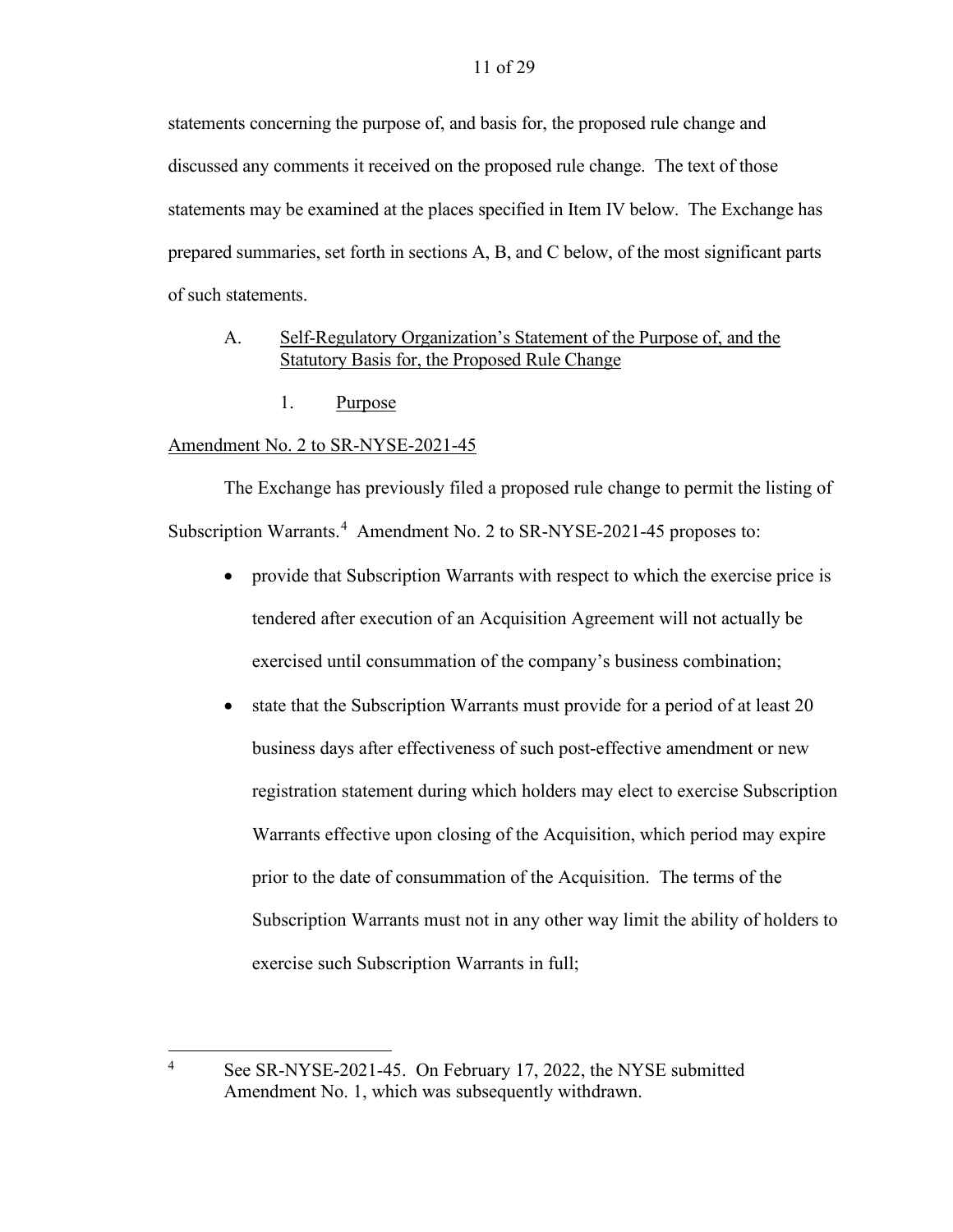- specify that Subscription Warrants must be issued for no consideration to the securityholders of a previously existing company;
- increase from 1.1 million to 20 million the number of publicly-held Subscription Warrants that must be outstanding at the time of initial listing;
- state that a Subscription Warrant may provide by its terms that the issuer may (1) determine, at issuance, that each Subscription Warrant may be exercisable for a specified number of shares greater than one share; and (2) determine, at the time it enters into an Acquisition Agreement, that the exercise price per share may be increased above the exercise price specified at the time of original issuance;
- provide that the Subscription Warrants must have an opening trading price on the first day of listing of at least \$1.00 per Subscription Warrant;
- provide that the Subscription Warrants may not be tendered for exercise into common stock of a company until after such company has complied with all requirements of the federal securities laws with respect to such exercise, including, as appropriate, the filing and effectiveness of a post-effective amendment to the registration statement filed in connection with the original distribution of the Subscription Warrants or the filing and effectiveness of a new registration statement in connection with the exercise of such Subscription Warrants;
- state that the shares will be issued to the tendering holders of Subscription Warrants and the proceeds released to the issuer by the independent custodian at the time of closing of the Acquisition;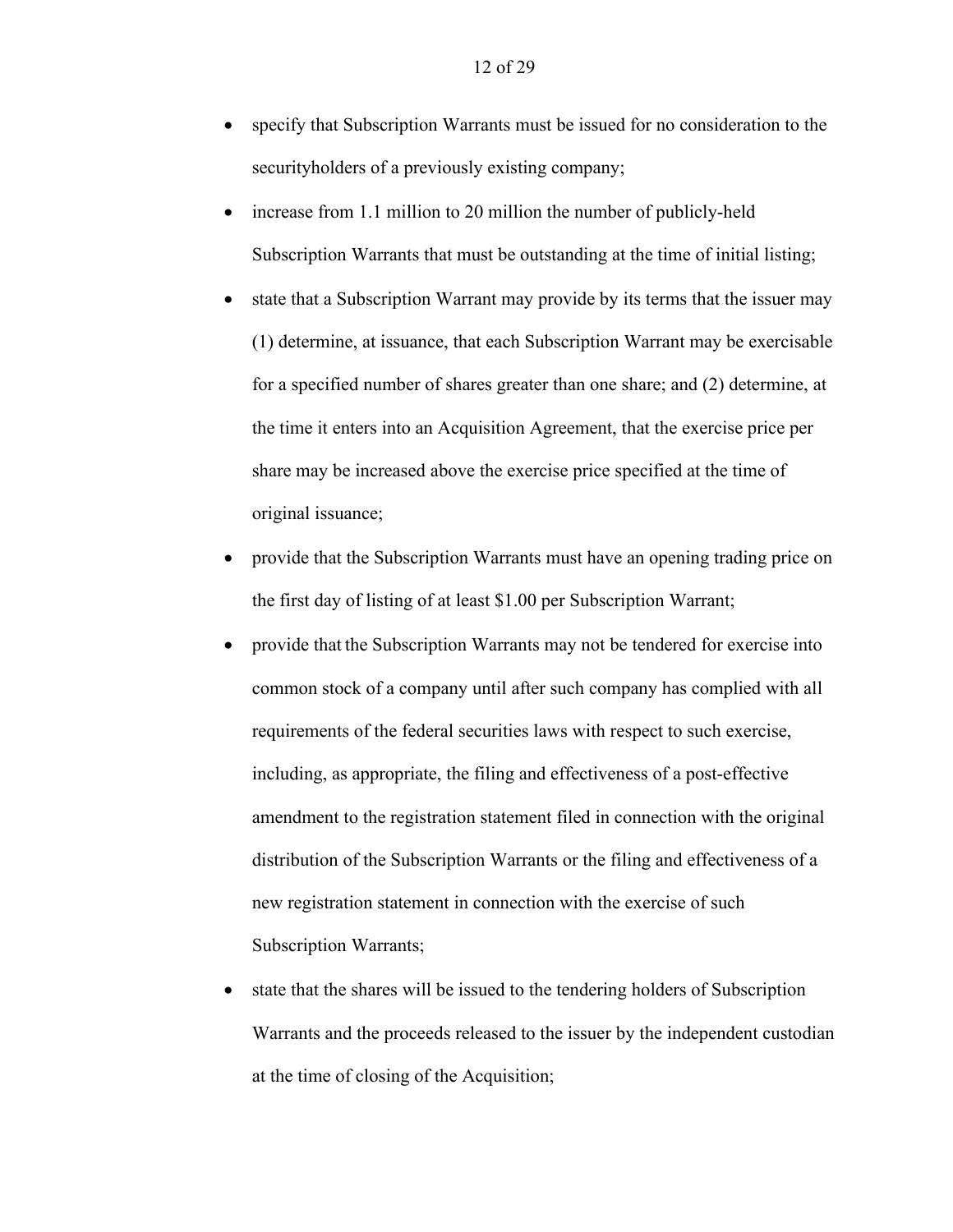- state that the independent custodian will promptly return the funds tendered in payment of the exercise price of Subscription Warrants to the tendering holders (A) upon termination of the Acquisition Agreement; or (B) if the Acquisition does not close within twelve months from the date of entry into the definitive agreement with respect to the Acquisition or such earlier time as is specified in the operative agreements;
- increase the continued listing requirement with respect to the number of publicly-held Subscription Warrants from 100,000 to five million; and
- provide for the commencement of immediate suspension and delisting procedures when the average trading price of the Subscription Warrants is less than \$0.25 over 30 consecutive trading days

This Amendment No. 2 to SR-NYSE-2021-45 replaces SR-NYSE-2021-45 as originally filed and supersedes such filing in its entirety.

#### Subscription Warrants

The Exchange proposes to adopt a new subsection of Section 102 of the Manual (to be designated Section 102.09) to permit the listing of Subscription Warrants. For purposes of proposed Section 102.09 a Subscription Warrant is a warrant issued by a company organized solely for the purpose of identifying an acquisition target and is exercisable into the common stock of such company only upon consummation of such acquisition.

#### Initial Listing Standards for Subscription Warrants

The Exchange will list Subscription Warrants subject to the following requirements: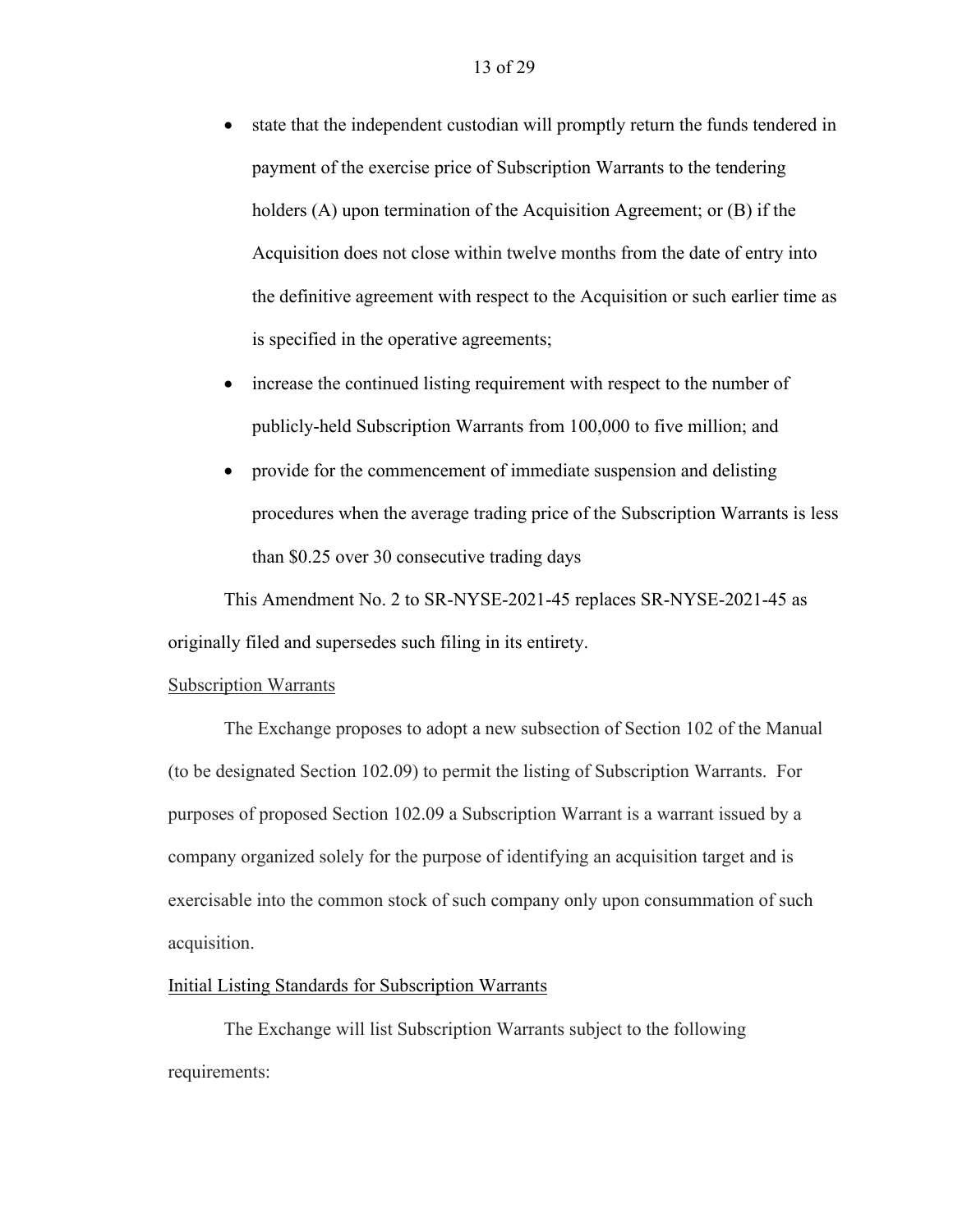(i) The issuer of the Subscription Warrants must be a company formed solely for the purpose of issuing the Subscription Warrants and consummating the acquisition of one or more operating businesses or assets with a value (calculated at the time of entry into the acquisition agreement) equal to at least 80% of the aggregate exercise price of the Subscription Warrants (an "Acquisition"). The Subscription Warrants must be issued for no consideration to the securityholders of another previously existing company.

(ii) For a transaction to qualify as an Acquisition, the resultant entity must qualify for initial listing on the Exchange and the acquisition agreement must provide that the transaction will be consummated only if the resultant entity will be listed on the Exchange or another national securities exchange.

(iii) At the time of initial listing, the Subscription Warrants must: (A) have an aggregate exercise price of at least \$250 million; (B) have at least 20 million publicly held Subscription Warrants outstanding, with an aggregate exercise price of at least \$200 million; (C) have at least 400 holders of round lots; (D) have an exercise price per share of common stock of at least \$10.00; (E) have an opening trading price on the first day of listing of at least \$1.00 per Subscription Warrant; and (F) expire in no more than 10 years. For purposes of proposed Section 102.09, public holders of Subscription Warrants do not include those held by directors, officers, or their immediate families and other concentrated holdings of 10 percent.

(iv) A Subscription Warrant may provide by its terms that the issuer may (1) determine, at issuance, that each Subscription Warrant may be exercisable for a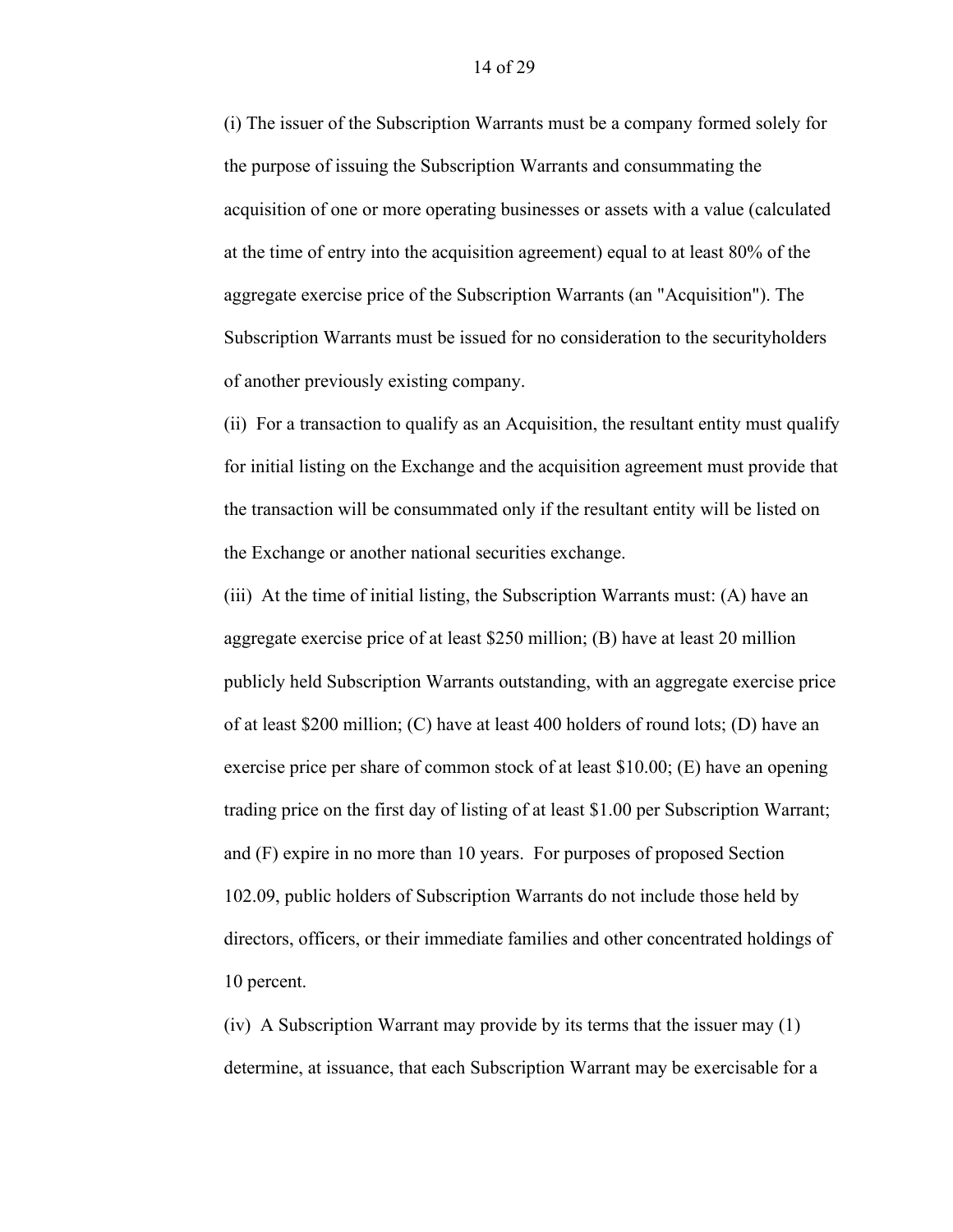specified number of shares greater than one share; and (2) determine, at the time it enters into an Acquisition Agreement, that the exercise price per share may be increased above the exercise price specified at the time of original issuance of such Subscription Warrants.

(v) The distribution of the Subscription Warrants and the issuance of the common stock of the issuer upon exercise of the Subscription Warrants must both be registered under the Securities Act.

(vi) The Subscription Warrants may not be tendered for exercise into common stock of a company until after such company has (A) entered into a binding agreement with respect to the Acquisition; and (B) complied with all requirements of the federal securities laws with respect to such exercise, including, as appropriate, the filing and effectiveness of a post-effective amendment to the registration statement filed in connection with the original distribution of the Subscription Warrants or the filing and effectiveness of a new registration statement in connection with the exercise of such Subscription Warrants. (vii) Subscription Warrants must provide for a period of at least 20 business days after effectiveness of such post-effective amendment or new registration statement during which holders may elect to exercise Subscription Warrants effective upon closing of the Acquisition, which period may expire prior to the date of consummation of the Acquisition. The terms of the Subscription Warrants must not in any other way limit the ability of holders to exercise such Subscription Warrants in full.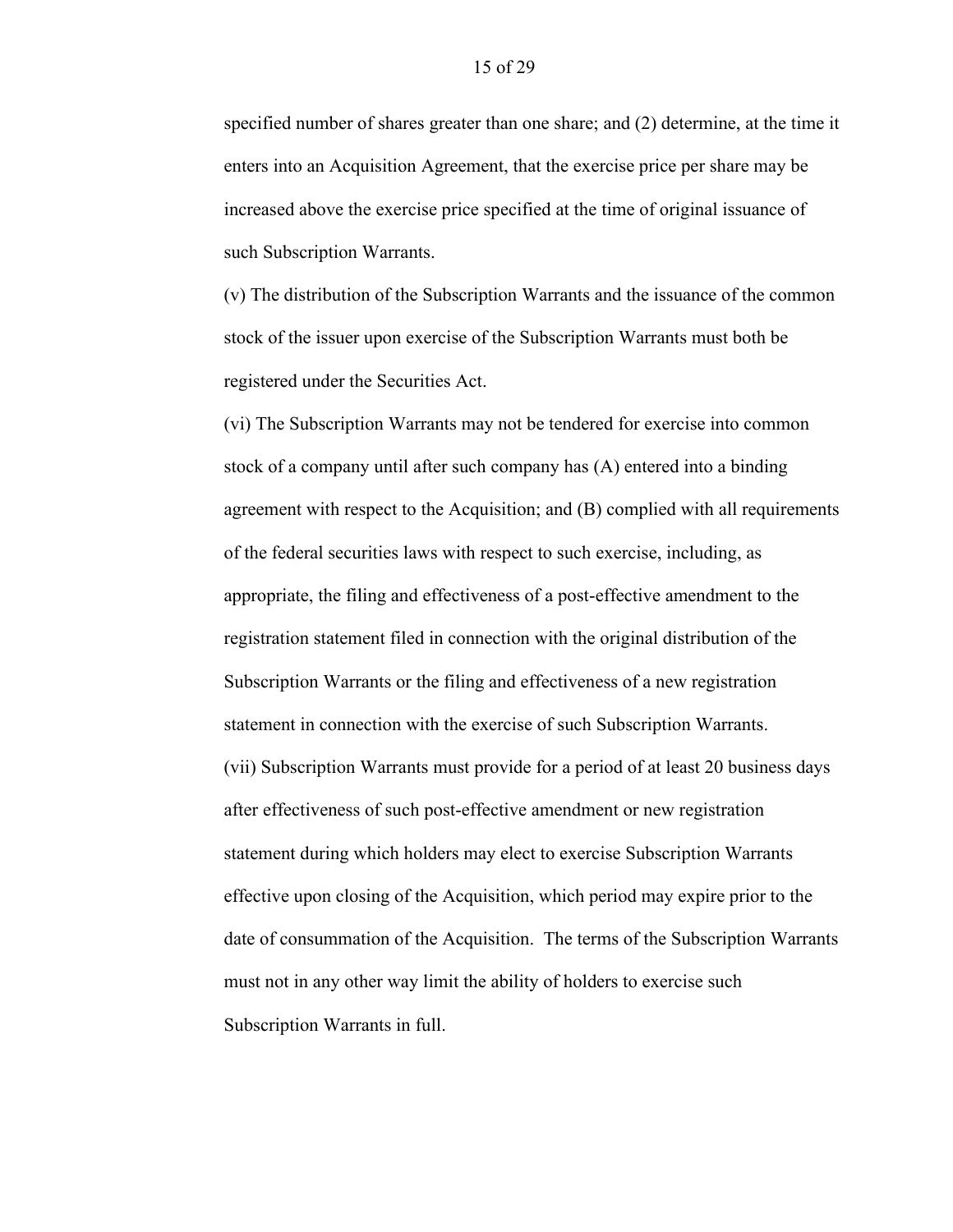(viii) The proceeds of the exercise of the Subscription Warrants will be held in an interest-bearing custody account controlled by an independent custodian, pending the closing of such Acquisition. The shares will be issued to the tendering holders of Subscription Warrants and the proceeds released to the issuer by the independent custodian at the time of closing of the Acquisition.

(ix) The independent custodian will promptly return the funds tendered in payment of the exercise price of Subscription Warrants to the tendering holders: (A) upon termination of the Acquisition Agreement; or (B) if the Acquisition does not close within twelve months of entry into the definitive agreement with respect to the Acquisition, or such earlier time as is specified in the operative agreements. Such holders will receive cash payments equal to their proportional share of the funds in the custody account, including any interest earned on those funds.

(x) The issuer of the Subscription Warrants will be subject to the same corporate governance requirements under Section 303A hereof as an issuer of listed common stock.

(xi) The Acquisition must be approved by a majority of the independent directors of the issuer of the Subscription Warrants.

#### Continued Listing Standards for Subscription Warrants

The Exchange will immediately initiate suspension and delisting procedures of an issuer's Subscription Warrants if:

- the number of publicly-held Subscription Warrants is fewer than five million;
- the number of public holders of such Subscription Warrants is fewer than 100;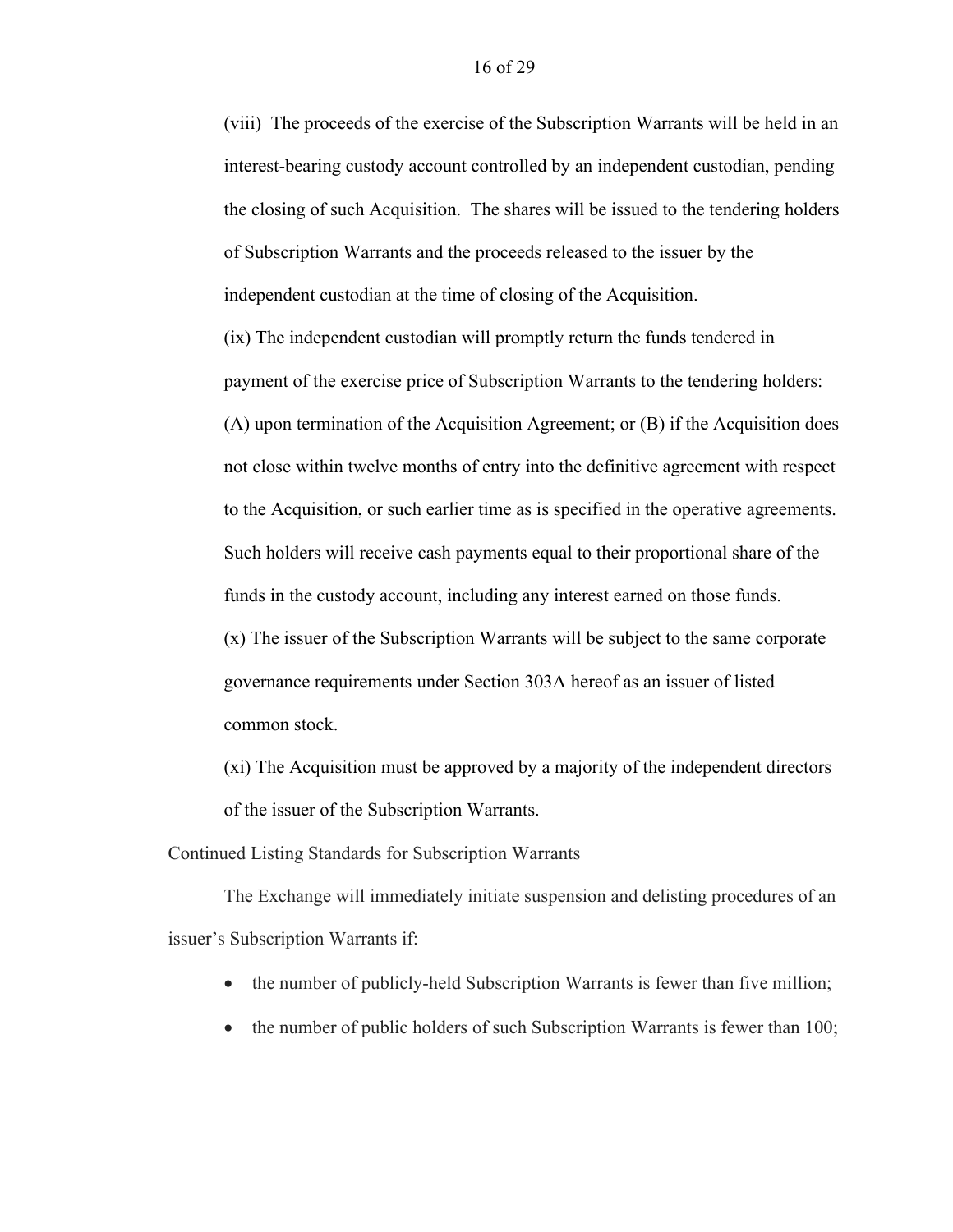- the total market capitalization of such Subscription Warrants is below \$15 million over 30 consecutive trading days; or
- the average trading price of the Subscription Warrants is less than \$0.25 over 30 consecutive trading days.

For purposes of the foregoing, public holders of Subscription Warrants do not include those held by directors, officers, or their immediate families and other concentrated holdings of 10 percent.

An issuer of Subscription Warrants will not be eligible to follow the procedures outlined in Sections 802.02 and 802.03 with respect to the criteria set forth above and any such security will be subject to delisting procedures as set forth in Section 804.00.

### 2. Statutory Basis

The Exchange believes that the proposed rule change is consistent with Section  $6(b)(5)$  of the Act,<sup>5</sup> in that it is designed to promote just and equitable principles of trade, to foster cooperation and coordination with persons engaged in regulating, clearing, settling, processing information with respect to, and facilitating transactions in securities, to remove impediments to and perfect the mechanism of a free and open market and a national market system, and, in general, to protect investors and the public interest, and is not designed to permit unfair discrimination between customers, issuers, brokers, or dealers.

The proposed rule change is designed to perfect the mechanism of a free and open market and, in general, to protect investors and the public interest in that it will facilitate

 $15 \text{ U.S.C. } 78 \text{ f(b)}(5).$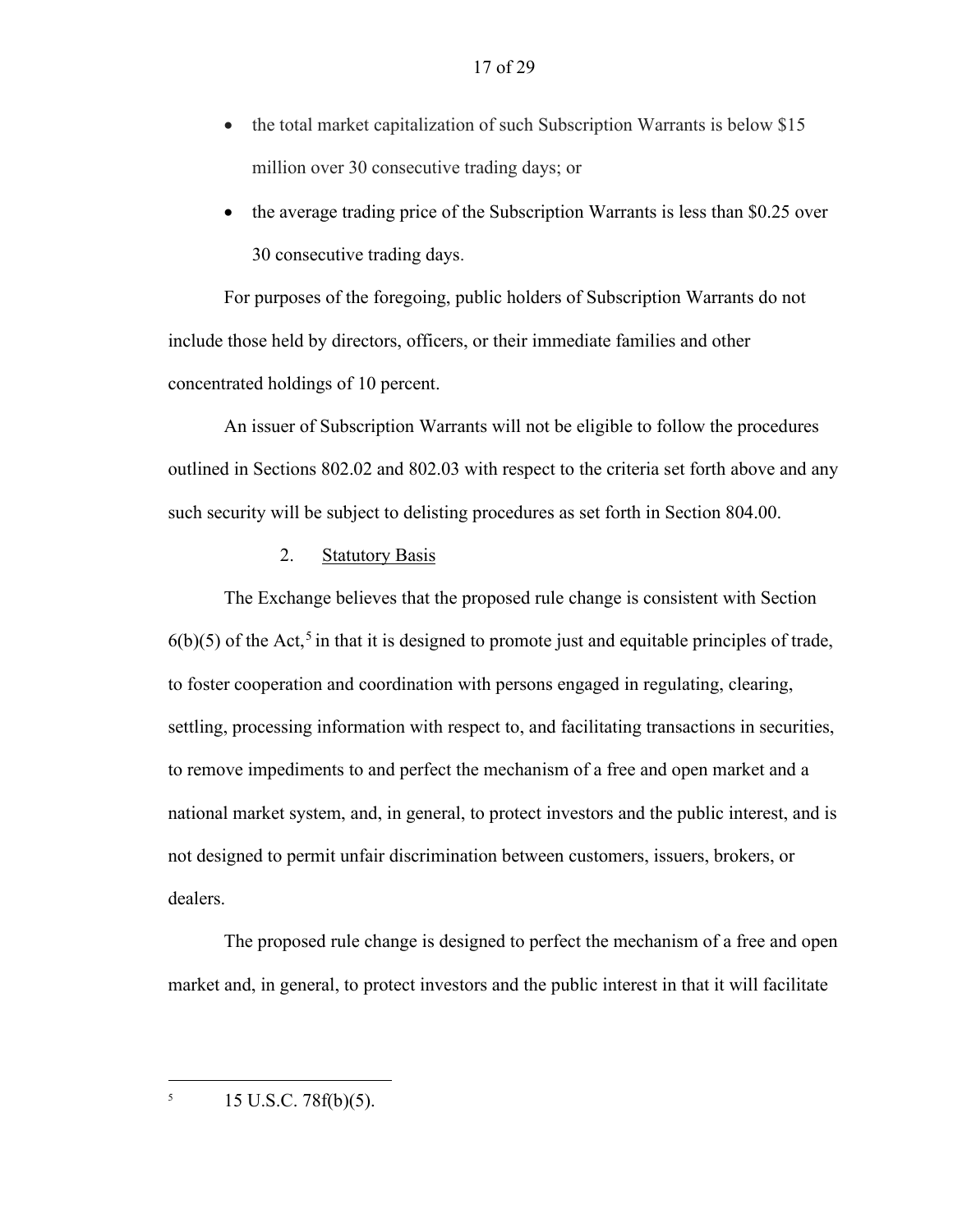the listing and trading of an additional type of security that will, in turn, enhance competition among market participants, to the benefit of investors and the marketplace.

Furthermore, the Exchange believes that the proposed listing standard is consistent with Section 6(b)(5) of the Act in that it contains requirements in relation to the listing of Subscription Warrants that provide adequate protections for investors and the public interest. In particular, the Exchange believes that the proposed rule provides important investor protections including, but not limited to, providing that: (1) the issuer cannot accept Subscription Warrants for exercise until it has entered into a definitive Acquisition Agreement and filed and obtained effectiveness of a registration statement with respect to such exercise; (2) cash tendered by Subscription Warrant holders in payment of the exercise price will be held in an interest-bearing account controlled by an independent custodian pending closing of the Acquisition; and (3) if the Acquisition is terminated or does not close within 12 months of the date of the Acquisition Agreement, the tendering holders will receive a distribution of their pro rata share of the funds in the custody account.

The Exchange also believes that the proposed quantitative standards for Subscription Warrants are adequate to protect the interests of investors and the public interest. The Exchange notes that the proposed requirements that the Subscription Warrants at the time of initial listing must have an aggregate exercise price of at least \$250 million and that there be publicly-held Subscription Warrants with an aggregate exercise price of at least \$200 million significantly exceeds the listing requirements for SPACs set forth in Section 102.06 of the Manual, which requires a SPAC to have an

#### 18 of 29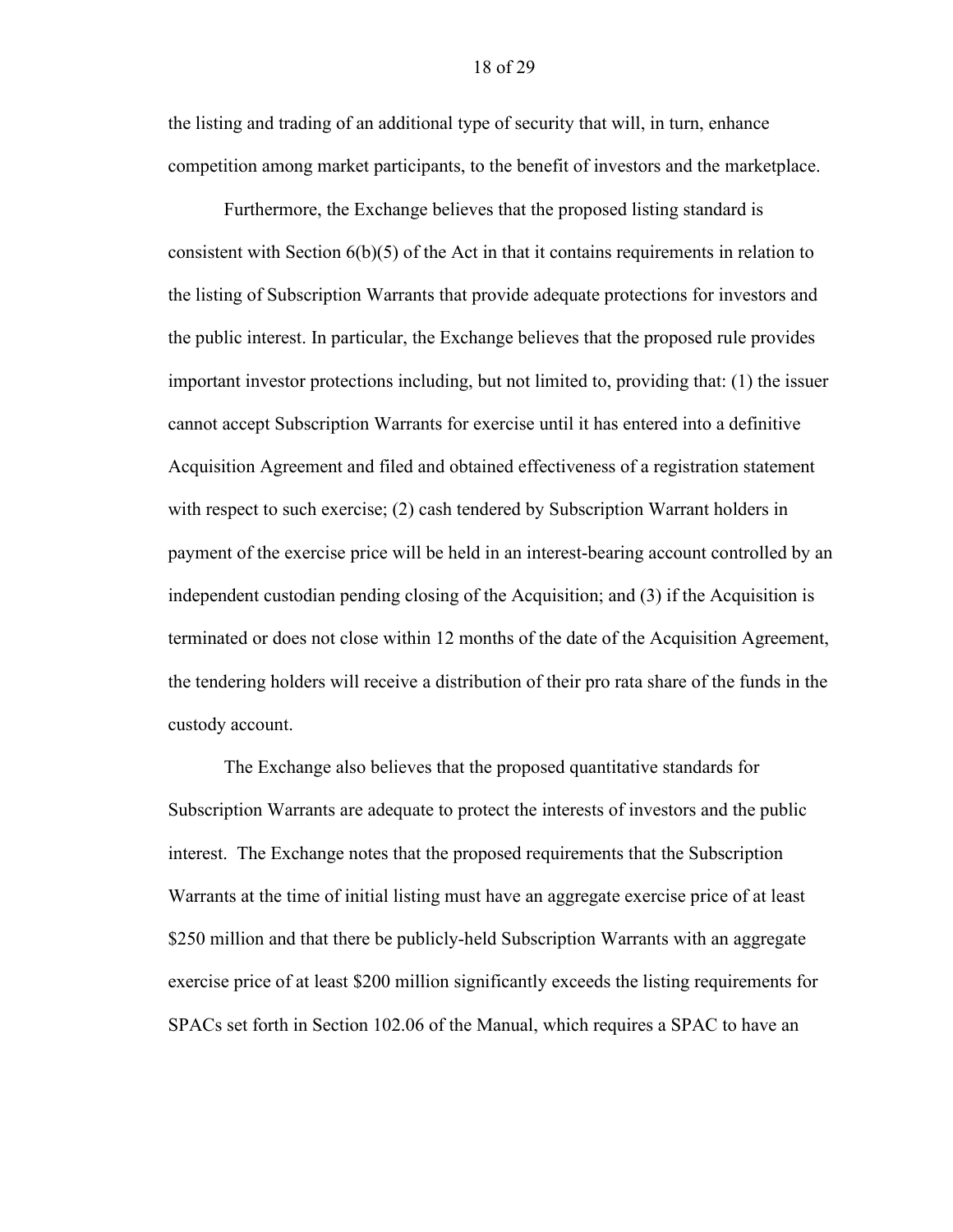aggregate market value of \$100 million and a market value of publicly-held shares of \$80 million.

The Exchange believes that its existing surveillance procedures are adequate to enable it to detect manipulative trading practices with respect to Subscription Warrants. The Exchange notes that the NYSE and other self-regulatory organizations have extensive experience in conducting surveillance of the trading in securities whose value, like that of Subscription Warrants, is substantially dependent on the issuer's future acquisition of a yet-to-be-identified operating asset. Such similar securities include the common stock and warrants of listed special purpose acquisition companies ("SPACs") and options on listed SPAC common stocks. The Exchange also believes that the extensive experience that exists in the trading of these kinds of securities provides evidence that market participants are generally able to arrive at market prices for such securities without excessive volatility and that this experience provides a reasonable basis for understanding how Subscription Warrants are likely to trade.

#### B. Self-Regulatory Organization's Statement on Burden on Competition

The Exchange does not believe that the proposed rule change will impose any burden on competition not necessary or appropriate in furtherance of the purposes of the Act. The proposed rule would be available in a non-discriminatory way to any company satisfying its requirements, as well as all other applicable NYSE listing requirements. In addition, the proposed rule change does not impose any burden on the competition with other listing exchanges; any competing exchange could similarly adopt rules to allow the listing of Subscription Warrants.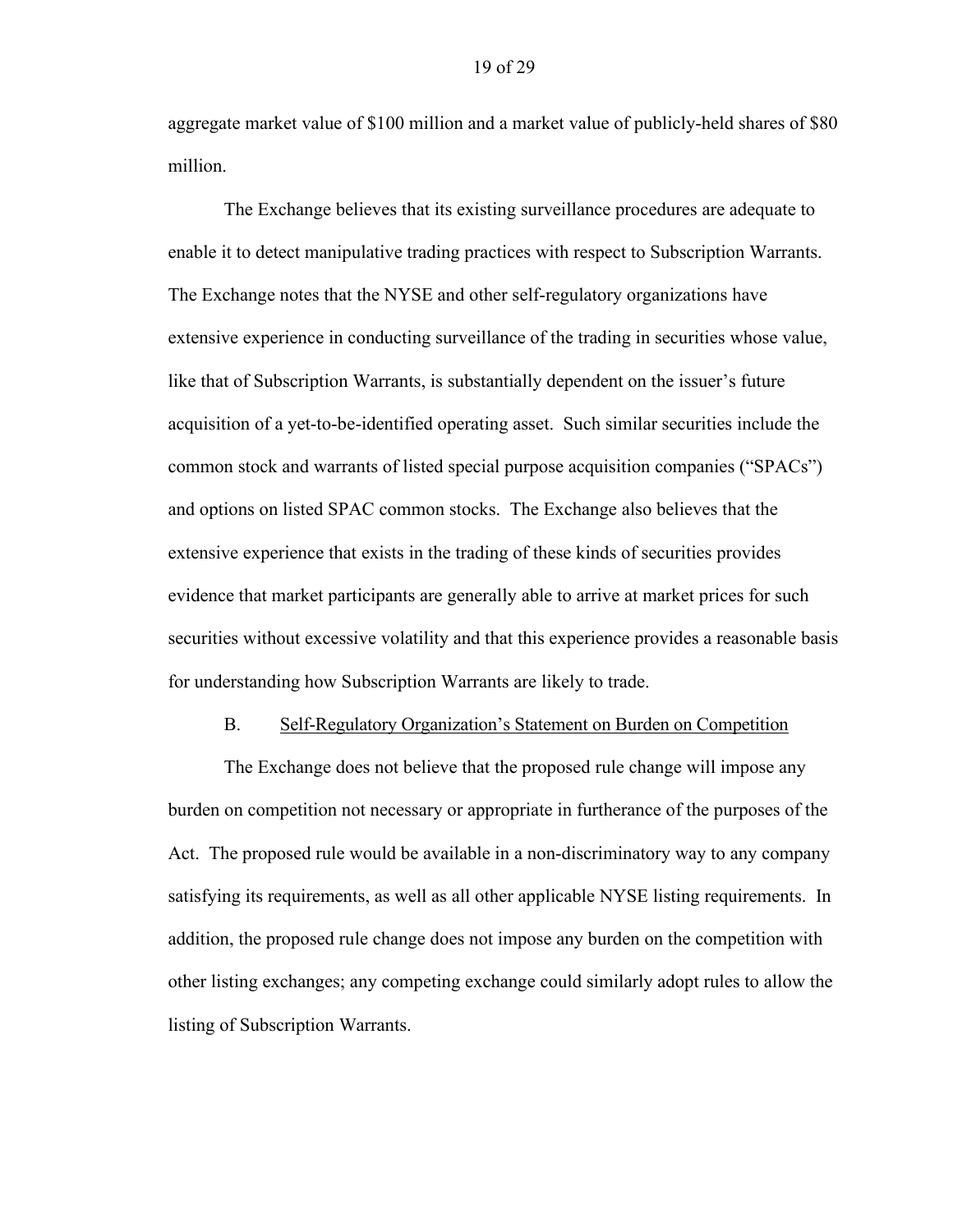C. Self-Regulatory Organization's Statement on Comments on the Proposed Rule Change Received from Members, Participants, or Others

No written comments were solicited or received with respect to the proposed rule change.

# III. Date of Effectiveness of the Proposed Rule Change and Timing for Commission Action

Within 45 days of the date of publication of this notice in the Federal Register or up to 90 days (i) as the Commission may designate if it finds such longer period to be appropriate and publishes its reasons for so finding or (ii) as to which the self-regulatory organization consents, the Commission will:

- (A) by order approve or disapprove the proposed rule change, or
- (B) institute proceedings to determine whether the proposed rule change should be disapproved.

## IV. Solicitation of Comments

Interested persons are invited to submit written data, views, and arguments concerning the foregoing, including whether the proposed rule change is consistent with the Act. Comments may be submitted by any of the following methods:

### Electronic comments:

• Use the Commission's Internet comment form

(http://www.sec.gov/rules/sro.shtml); or

• Send an e-mail to rule-comments@sec.gov. Please include File Number SR-NYSE-2021-45 on the subject line.

### Paper comments:

• Send paper comments in triplicate to: Secretary, Securities and Exchange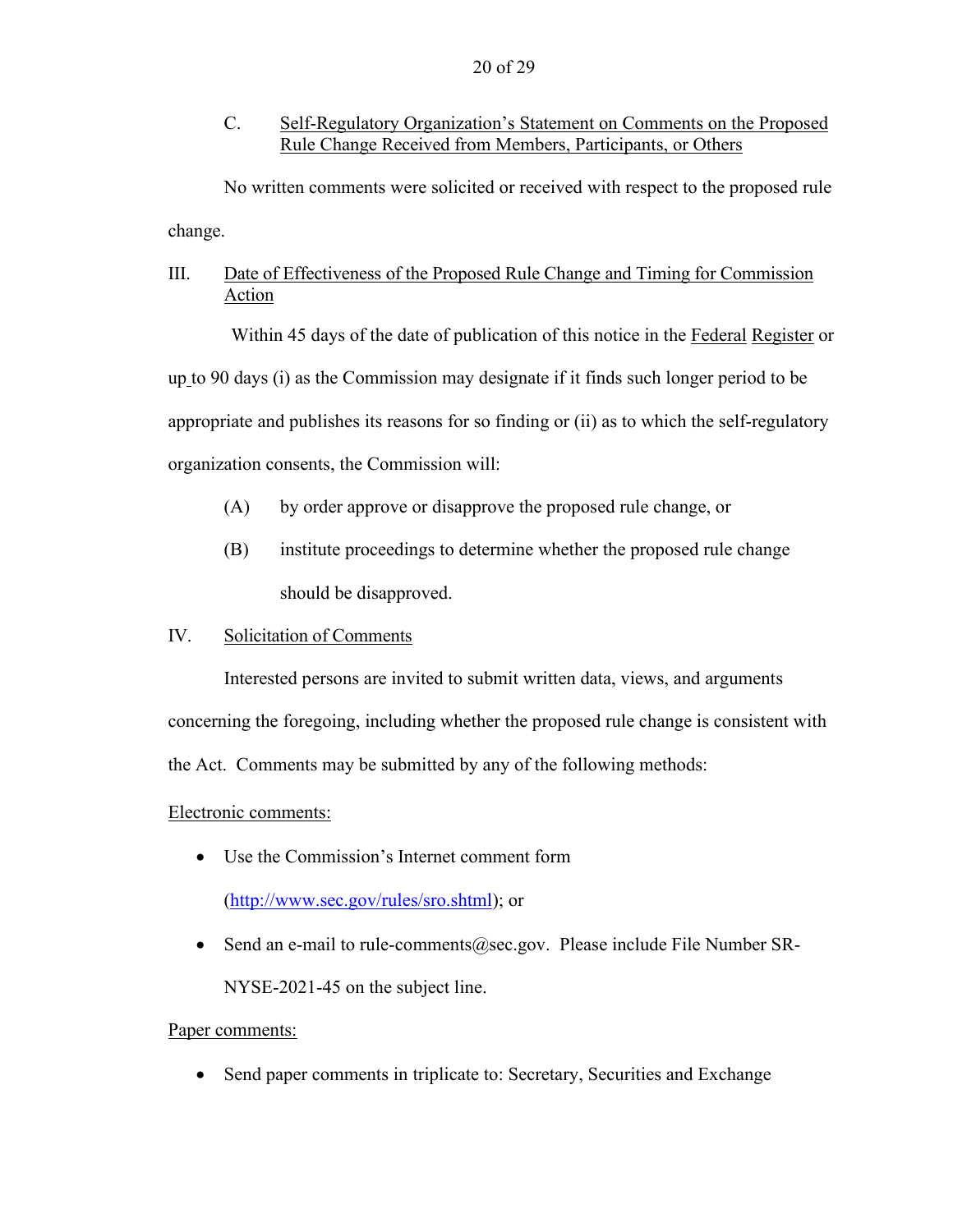Commission, 100 F Street, NE, Washington, DC 20549-1090.

All submissions should refer to File Number SR-NYSE-2021-45. This file number should be included on the subject line if e-mail is used. To help the Commission process and review your comments more efficiently, please use only one method. The Commission will post all comments on the Commission's Internet website (http://www.sec.gov/rules/sro.shtml). Copies of the submission, all subsequent amendments, all written statements with respect to the proposed rule change that are filed with the Commission, and all written communications relating to the proposed rule change between the Commission and any person, other than those that may be withheld from the public in accordance with the provisions of 5 U.S.C. 552, will be available for website viewing and printing in the Commission's Public Reference Room, 100 F Street, NE, Washington, DC 20549 on official business days between the hours of 10:00 a.m. and 3:00 p.m. Copies of the filing also will be available for inspection and copying at the principal office of the Exchange. All comments received will be posted without change. Persons submitting comments are cautioned that we do not redact or edit personal identifying information from comment submissions. You should submit only information that you wish to make available publicly. All submissions should refer to File Number SR-NYSE-2021-45 and should be submitted on or before [insert date 21 days from publication in the Federal Register].

For the Commission, by the Division of Trading and Markets, pursuant to delegated authority.<sup>6</sup>

> Eduardo A. Aleman Deputy Secretary

6

17 CFR 200.30-3(a)(12).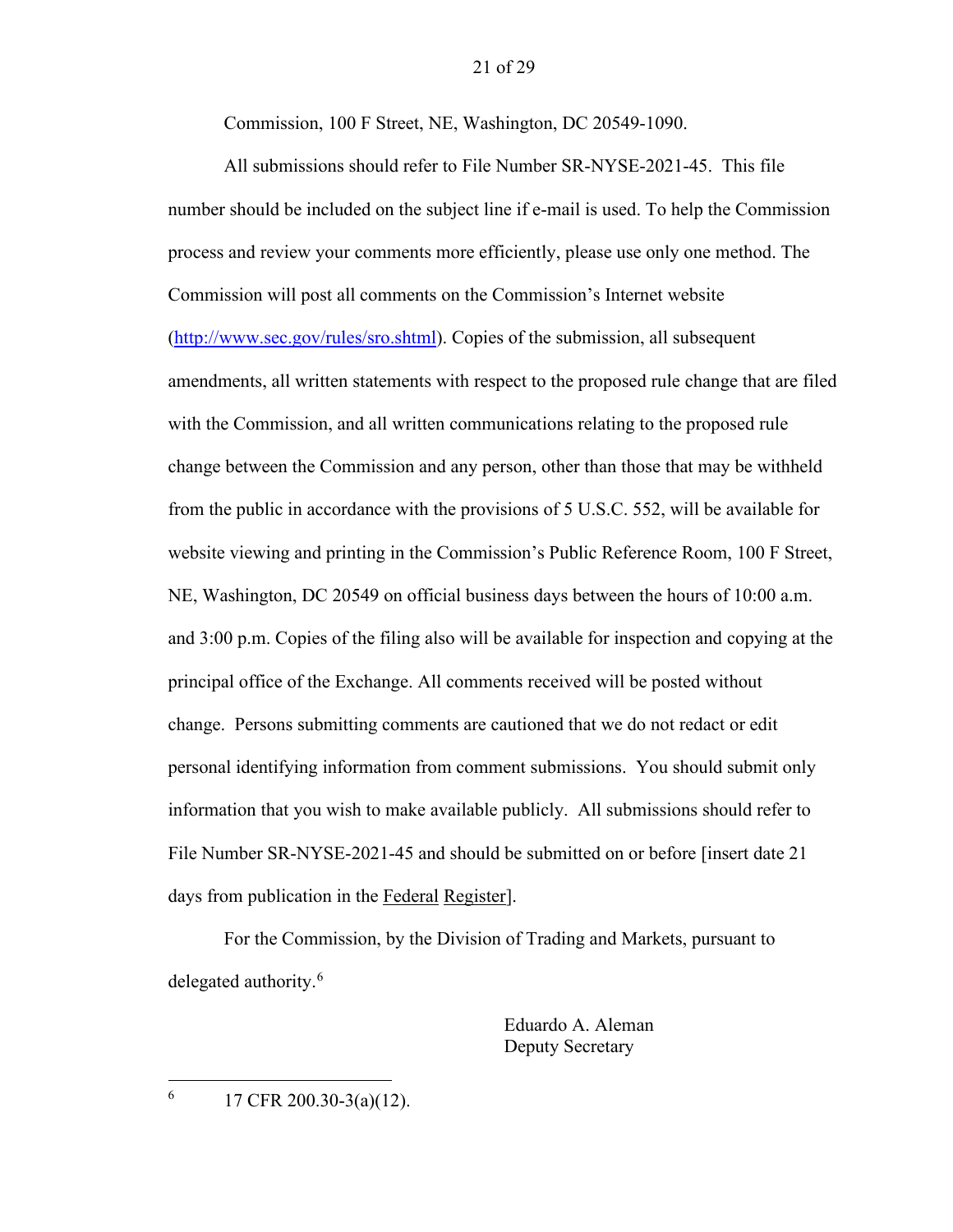EXHIBIT 4

Text added in Amendment No. 2 underlined; Text deleted in Amendment No.2 stricken.

NYSE Listed Company Manual

\* \* \* \* \*

102.09 Minimum Numerical Standards - Subscription Warrants

(a) For purposes of this Section 102.09, a "Subscription Warrant" is a warrant issued by a company organized solely for the purpose of identifying an acquisition target and exercisable into the common stock of such company upon entry into a binding agreement with respect to only upon consummation of such acquisition.

(b) The Exchange will list Subscription Warrants subject to the following requirements:

(i) The issuer of the Subscription Warrants must be a company formed solely for the purpose of issuing the Subscription Warrants and consummating the acquisition of one or more operating businesses or assets with a value (calculated at the time of entry into the acquisition agreement) equal to at least 80% of the aggregate exercise price of the Subscription Warrants (an "Acquisition"). The Subscription Warrants must be issued without consideration to the securityholders of another previously existing company.

(ii) For a transaction to qualify as an Acquisition, the resultant entity must qualify for initial listing on the Exchange and the acquisition agreement ("Acquisition Agreement") must provide that the transaction will be consummated only if the resultant entity will be listed on the Exchange or another national securities exchange.

(iii) At the time of initial listing, the Subscription Warrants must:

(A) have an aggregate exercise price of at least \$250 million;

(B) have at least 1,100,000 20 million publicly held Subscription Warrants outstanding, with an aggregate exercise price of at least \$200 million;

(C) have at least 400 holders of round lots;

(D) have an exercise price per share of common stock of at least \$10.00;

(E) have an opening trading price on the first day of listing of at least \$1.00 per Subscription Warrant; and

(D) (F) expire in no more than 10 years.

(iv) A Subscription Warrant may provide by its terms that the issuer may (1) determine, at issuance, that each Subscription Warrant may be exercisable for a specified number of shares greater than one share; and (2) determine, at the time it enters into an Acquisition Agreement, that the exercise price per share may be increased above the exercise price specified at the time of original issuance of such Subscription Warrants.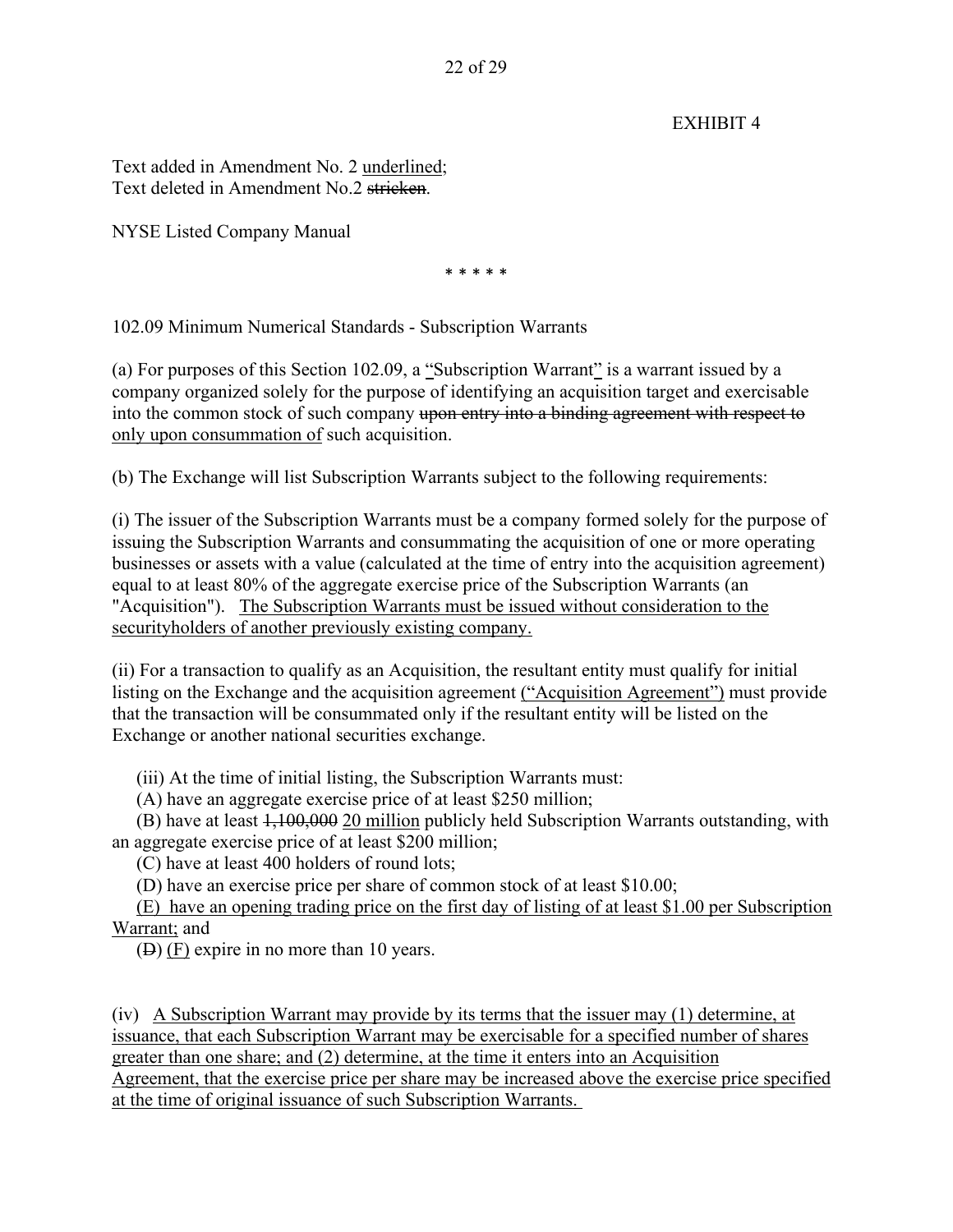(v) The distribution of the Subscription Warrants and the issuance of the common stock of the issuer upon exercise of the Subscription Warrants must both be registered under the Securities Act.

(vi) The Subscription Warrants may not be fully exercisable for tendered for exercise into common stock of a company until after such company has:

(A) enters entered into a binding agreement with respect to the Acquisition; and may not limit the ability of holders to exercise such warrants in full prior to the closing of such Acquisition

(B) complied with all requirements of the federal securities laws with respect to such exercise, including, as appropriate, the filing and effectiveness of a post-effective amendment to the registration statement filed in connection with the original distribution of the Subscription Warrants or the filing and effectiveness of a new registration statement in connection with the exercise of such Subscription Warrants.

(vvii) The Subscription Warrants must provide for a period of at least 20 business days after effectiveness of such post-effective amendment or new registration statement during which holders may elect to exercise Subscription Warrants effective upon closing of the Acquisition, which period may expire prior to the date of consummation of the Acquisition. The terms of the Subscription Warrants must not in any other way limit the ability of holders to exercise such Subscription Warrants in full.

(viii) The proceeds of the exercise of the Subscription Warrants will be held in an interestbearing custody account controlled by an independent custodian, pending the closing of such Acquisition. The shares will be issued to the tendering holders of Subscription Warrants and the proceeds released to the issuer by the independent custodian at the time of closing of the Acquisition.

(viix) The independent custodian will promptly return the funds tendered in payment of the exercise price of Subscription Warrants to the tendering holders shares of common stock issued upon exercise of the Subscription Warrants will promptly be redeemed by the issuer of such Subscription Warrants for cash (A) upon termination of the acquisition agreement Acquisition Agreement; or (B) if the Acquisition does not close within twelve months from the date of exercise of the Subscription Warrants, entry into the definitive agreement with respect to the Acquisition or such earlier time as is specified in the operative agreements. If the shares issuable upon exercise of the Subscription Warrants are redeemed, the Such holders will receive cash payments equal to their proportional share of the funds in the custody account, including any interest earned on those funds.

(vii) The sale of the Subscription Warrants and the issuance of the common stock of the issuer in exchange for the Subscription Warrants must both be registered under the Securities Act.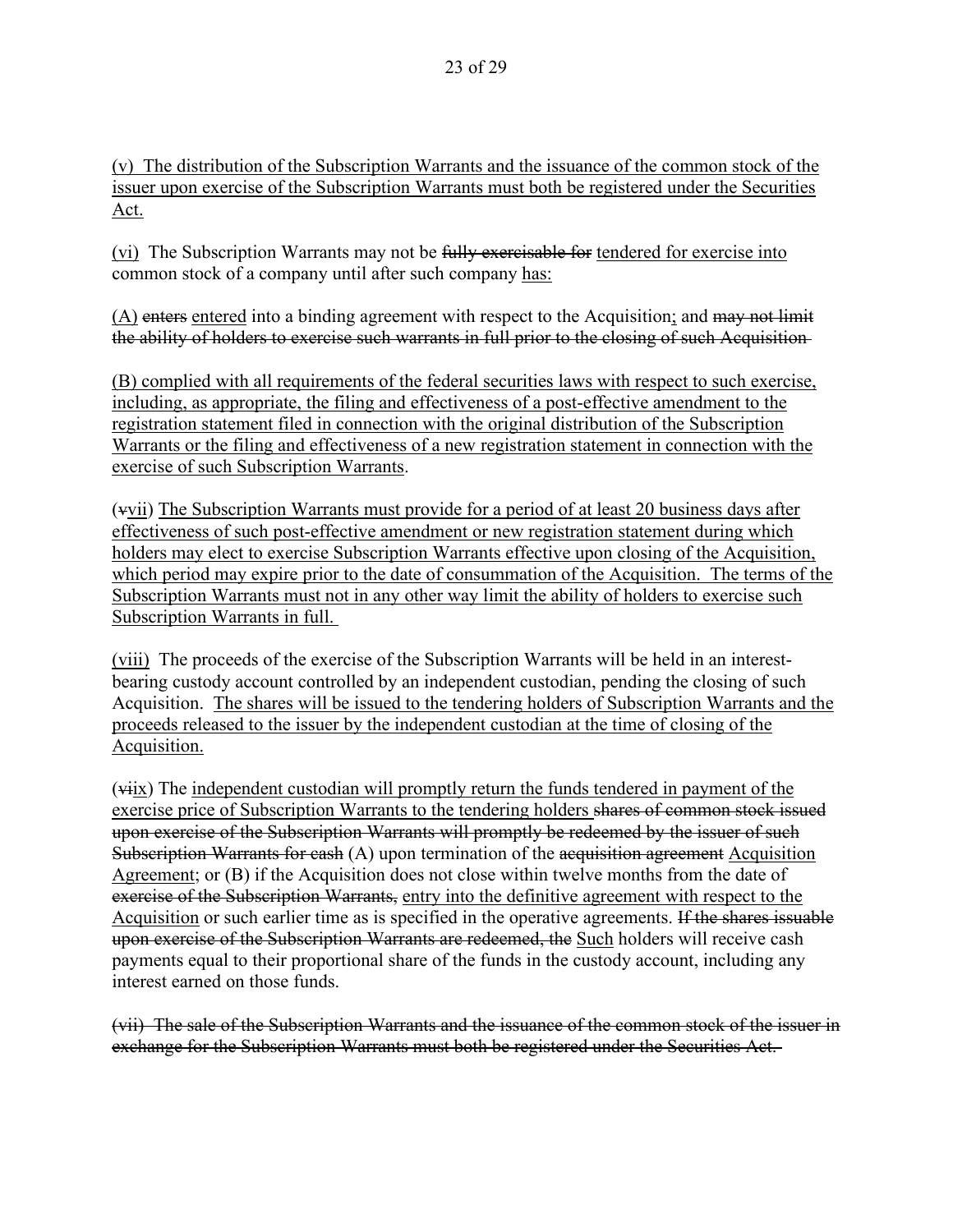(viiix) The issuer of the Subscription Warrants will be subject to the same corporate governance requirements under Section 303A hereof as an issuer of listed common stock.

 $(i~~xxi~~)$  the Acquisition must be approved by a majority of the independent directors of the issuer of the Subscription Warrants.

(c) Public holders of Subscription Warrants do not include those held by directors, officers, or their immediate families and other concentrated holdings of 10 percent.

\* \* \* \* \*

 802.01B Numerical Criteria for Capital or Common Stock (including Equity Investment Tracking Stock)

## **Criteria for Subscription Receipts Listed Under Section 102.08**

The Exchange will immediately initiate suspension and delisting procedures with respect to Subscription Receipts if:

- i. the number of publicly-held shares\* is less than 100,000;
- ii. the number of public holders\* is less than 100;
- iii. the total market capitalization of the Subscription Receipts is below \$15 million over 30 consecutive trading days;
- iv. the issuer's related common equity security ceases to be listed on the Exchange; or
- v. the issuer announces that the Specified Acquisition (as defined in Section 102.08) has been terminated.

\* Shares held by directors, officers, or their immediate families and other concentrated holdings of 10 percent or more are excluded in calculating the number of publicly-held shares. "Public holders" exclude holders that are directors, officers, or their immediate families and holders of other concentrated holdings of 10% or more.

An issuer of Subscription Receipts will not be eligible to follow the procedures outlined in Sections 802.02 and 802.03 with respect to these criteria and any such security will be subject to delisting procedures as set forth in Section 804.

## **Criteria for Subscription Warrants Listed Under Section 102.09**

(a) The Exchange will immediately initiate suspension and delisting procedures of an issuer's Subscription Warrants if:

i. the number of publicly-held Subscription Warrants is fewer than  $100,000$  five million; ii. the number of public holders of such Subscription Warrants is fewer than  $100$ ;  $\theta$ f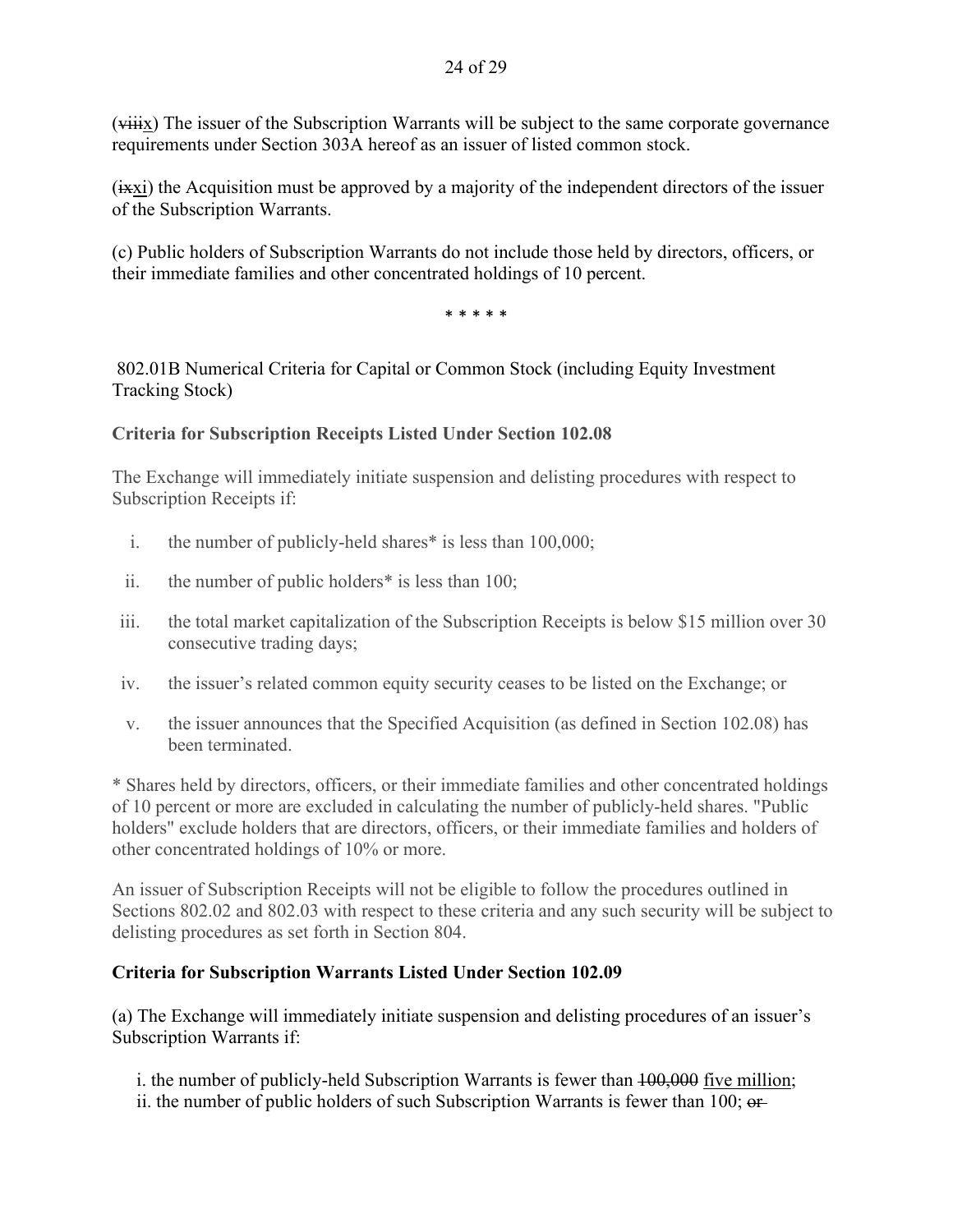iii. the total market capitalization of such Subscription Warrants is below \$15 million over 30 consecutive trading days; or

iv. the average trading price of the Subscription Warrants is less than \$0.25 over 30 consecutive trading days.

(b) Public holders of Subscription Warrants do not include those held by directors, officers, or their immediate families and other concentrated holdings of 10 percent.

(c) An issuer of Subscription Warrants will not be eligible to follow the procedures outlined in Sections 802.02 and 802.03 with respect to the criteria in paragraph (a) and any such security will be subject to delisting procedures as set forth in Section 804.00.

\* \* \* \* \*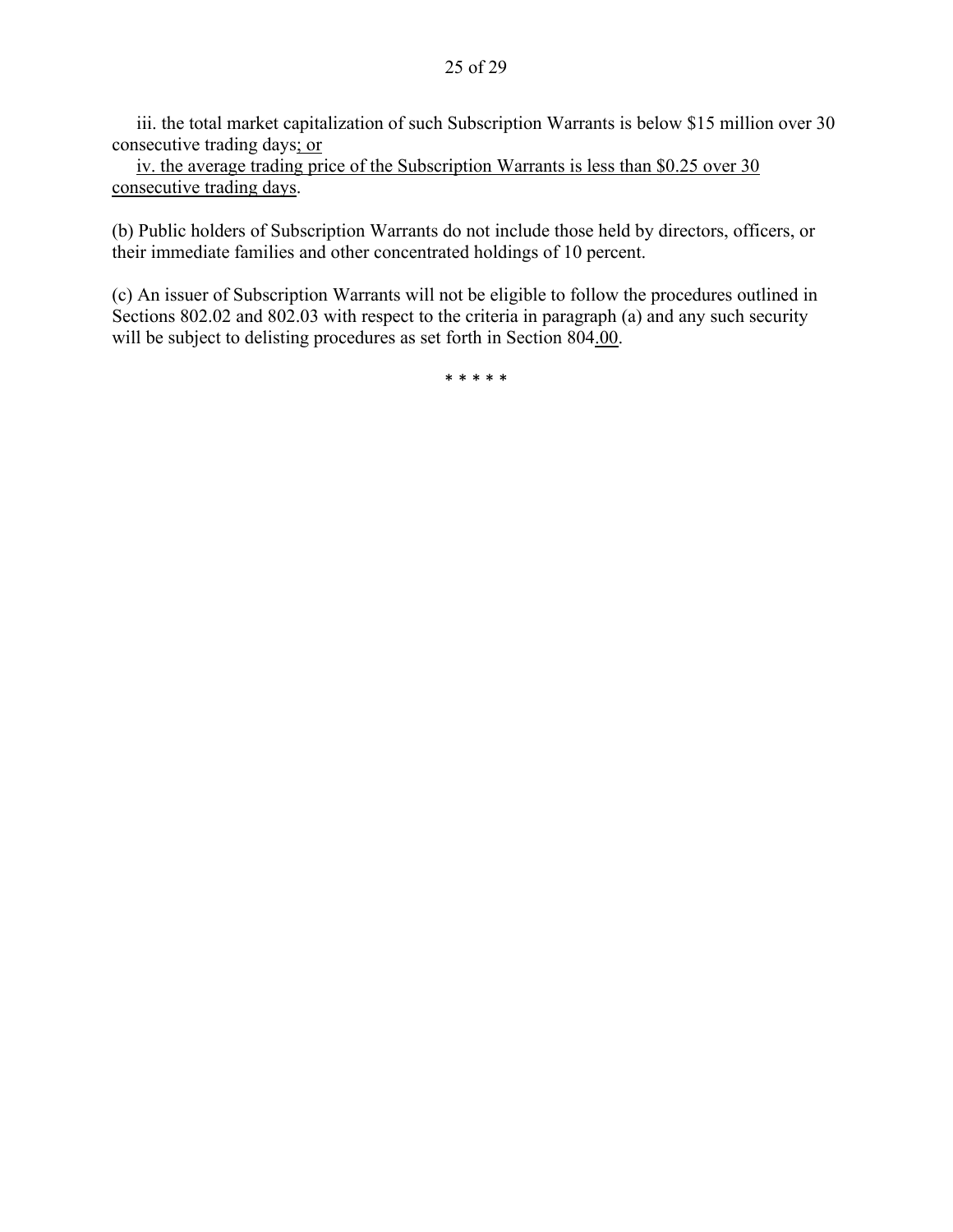# EXHIBIT 5

Added text underlined; Deleted text in [brackets].

 $\overline{a}$ 

 $\overline{a}$ 

NYSE Listed Company Manual

\* \* \* \* \*

102.09 Minimum Numerical Standards - Subscription Warrants

 $\overline{a}$ (a) For purposes of this Section 102.09, a "Subscription Warrant" is a warrant issued by a company organized solely for the purpose of identifying an acquisition target and exercisable into the common stock of such company only upon consummation of such acquisition.

(b) The Exchange will list Subscription Warrants subject to the following requirements:

(i) The issuer of the Subscription Warrants must be a company formed solely for the purpose of issuing the Subscription Warrants and consummating the acquisition of one or more operating businesses or assets with a value (calculated at the time of entry into the acquisition agreement) equal to at least 80% of the aggregate exercise price of the Subscription Warrants (an "Acquisition"). The Subscription Warrants must be issued without consideration to the securityholders of another previously existing company.

 $\overline{a}$ (ii) For a transaction to qualify as an Acquisition, the resultant entity must qualify for initial listing on the Exchange and the acquisition agreement ("Acquisition Agreement") must provide that the transaction will be consummated only if the resultant entity will be listed on the Exchange or another national securities exchange.

(iii) At the time of initial listing, the Subscription Warrants must:

(A) have an aggregate exercise price of at least \$250 million;

(B) have at least 20 million publicly held Subscription Warrants outstanding, with an aggregate exercise price of at least \$200 million;

(C) have at least 400 holders of round lots;

(D) have an exercise price per share of common stock of at least \$10.00;

(E) have an opening trading price on the first day of listing of at least \$1.00 per Subscription Warrant; and

(F) expire in no more than 10 years.

 $\overline{a}$ (iv) A Subscription Warrant may provide by its terms that the issuer may (1) determine, at issuance, that each Subscription Warrant may be exercisable for a specified number of shares greater than one share; and (2) determine, at the time it enters into an Acquisition Agreement, that the exercise price per share may be increased above the exercise price specified at the time of original issuance of such Subscription Warrants.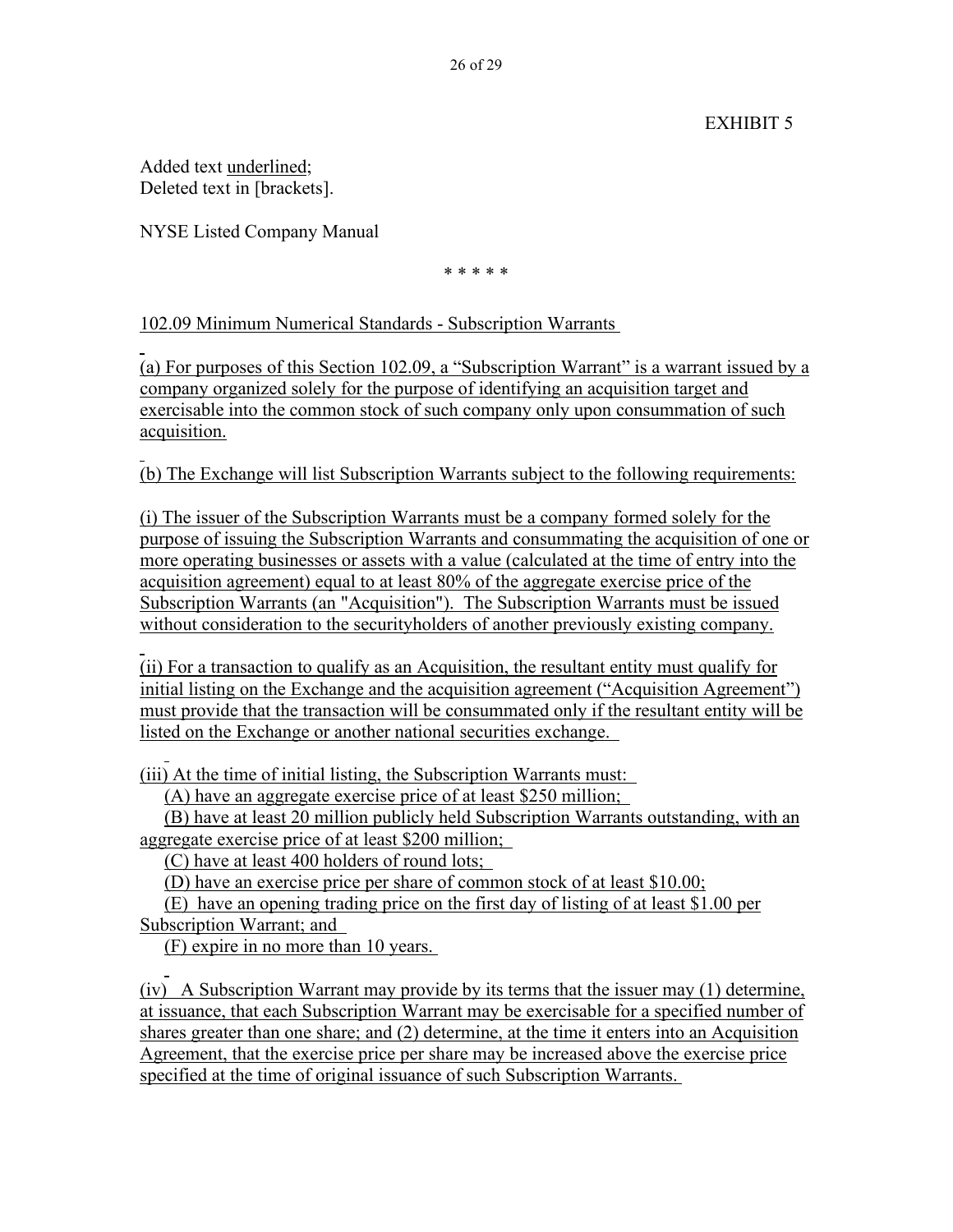(v) The distribution of the Subscription Warrants and the issuance of the common stock of the issuer upon exercise of the Subscription Warrants must both be registered under the Securities Act.

(vi) The Subscription Warrants may not be tendered for exercise into common stock of a company until after such company has:

(A) entered into a binding agreement with respect to the Acquisition; and

(B) complied with all requirements of the federal securities laws with respect to such exercise, including, as appropriate, the filing and effectiveness of a post-effective amendment to the registration statement filed in connection with the original distribution of the Subscription Warrants or the filing and effectiveness of a new registration statement in connection with the exercise of such Subscription Warrants.

(vii) The Subscription Warrants must provide for a period of at least 20 business days after effectiveness of such post-effective amendment or new registration statement during which holders may elect to exercise Subscription Warrants effective upon closing of the Acquisition, which period may expire prior to the date of consummation of the Acquisition. The terms of the Subscription Warrants must not in any other way limit the ability of holders to exercise such Subscription Warrants in full.

(viii) The proceeds of the exercise of the Subscription Warrants will be held in an interest-bearing custody account controlled by an independent custodian, pending the closing of such Acquisition. The shares will be issued to the tendering holders of Subscription Warrants and the proceeds released to the issuer by the independent custodian at the time of closing of the Acquisition.

 $\overline{a}$ (ix) The independent custodian will promptly return the funds tendered in payment of the exercise price of Subscription Warrants to the tendering holders (A) upon termination of the Acquisition Agreement; or (B) if the Acquisition does not close within twelve months from the date of entry into the definitive agreement with respect to the Acquisition or such earlier time as is specified in the operative agreements. Such holders will receive cash payments equal to their proportional share of the funds in the custody account, including any interest earned on those funds.

 $\overline{a}$ (x) The issuer of the Subscription Warrants will be subject to the same corporate governance requirements under Section 303A hereof as an issuer of listed common stock.

 $\overline{a}$ (xi) the Acquisition must be approved by a majority of the independent directors of the issuer of the Subscription Warrants.

(c) Public holders of Subscription Warrants do not include those held by directors, officers, or their immediate families and other concentrated holdings of 10 percent.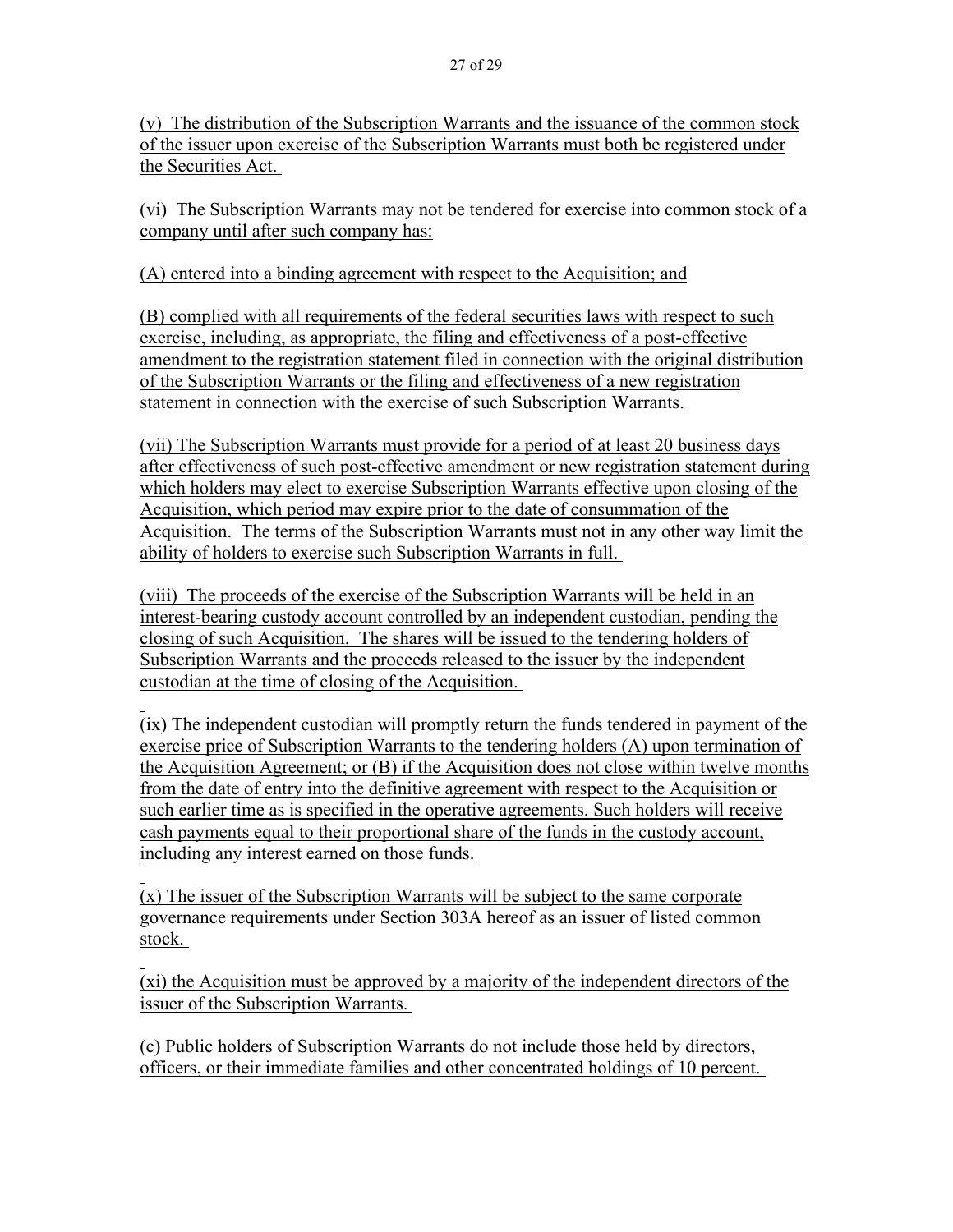\* \* \* \* \*

# 802.01B Numerical Criteria for Capital or Common Stock (including Equity Investment Tracking Stock)

\* \* \* \* \*

# **Criteria for Subscription Receipts Listed Under Section 102.08**

The Exchange will immediately initiate suspension and delisting procedures with respect to Subscription Receipts if:

- i. the number of publicly-held shares\* is less than 100,000;
- ii. the number of public holders\* is less than 100;
- iii. the total market capitalization of the Subscription Receipts is below \$15 million over 30 consecutive trading days;
- iv. the issuer's related common equity security ceases to be listed on the Exchange; or
- v. the issuer announces that the Specified Acquisition (as defined in Section 102.08) has been terminated.

\* Shares held by directors, officers, or their immediate families and other concentrated holdings of 10 percent or more are excluded in calculating the number of publicly-held shares. "Public holders" exclude holders that are directors, officers, or their immediate families and holders of other concentrated holdings of 10% or more.

An issuer of Subscription Receipts will not be eligible to follow the procedures outlined in Sections 802.02 and 802.03 with respect to these criteria and any such security will be subject to delisting procedures as set forth in Section 804.

# Criteria for Subscription Warrants Listed Under Section 102.09

 $\overline{a}$ 

 $\overline{a}$ 

(a) The Exchange will immediately initiate suspension and delisting procedures of an issuer's Subscription Warrants if:

i. the number of publicly-held Subscription Warrants is fewer than five million;

ii. the number of public holders of such Subscription Warrants is fewer than 100;

iii. the total market capitalization of such Subscription Warrants is below \$15 million over 30 consecutive trading days; or

iv. the average trading price of the Subscription Warrants is less than \$0.25 over 30 consecutive trading days.